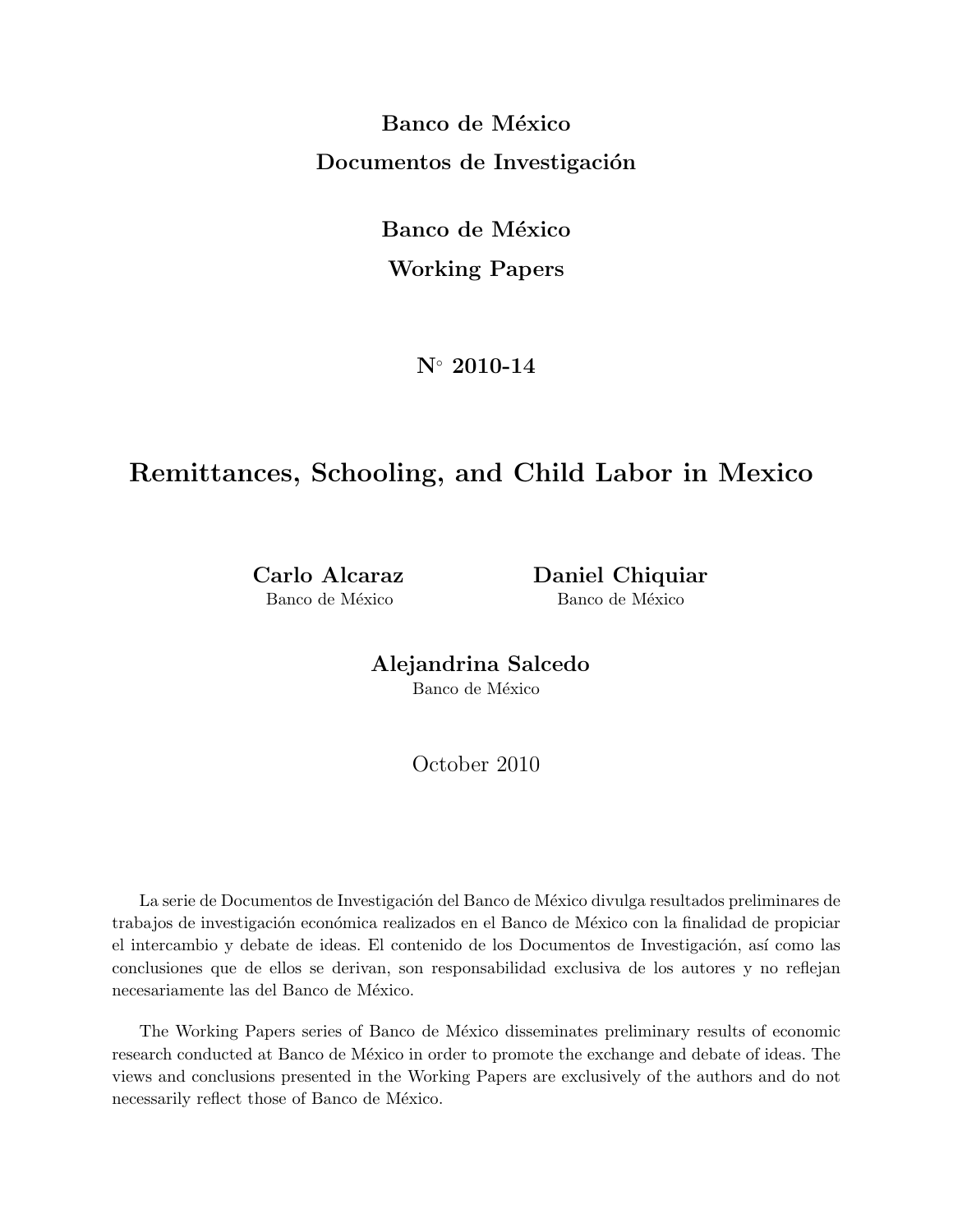Documento de Investigación Working Paper 2010-14 2010-14

# Remittances, Schooling, and Child Labor in Mexico\*

Carlo Alcaraz† Daniel Chiquiar‡ Banco de México Banco de México

> Alejandrina Salcedo§ Banco de México

#### Abstract

This paper studies the effects of remittances from the U.S. on child labor and school attendance in recipient Mexican households. We identify these effects using the impact of the 2008-2009 U.S. recession on remittance receipts. The methodology employed is a differencesin-differences strategy that compares households that were remittance recipients before the crisis with never-recipient households. To avoid possible selection problems, we instrument for membership in the remittance recipient group. We find that the negative shock on remittance receipts caused a significant increase in child labor and a significant reduction of school attendance.

Keywords: Child labor, International migration, Remittances, Mexico. JEL Classification: J43; J81; O15.

#### Resumen

En este documento se analizan los efectos de las remesas que los hogares mexicanos reciben de Estados Unidos sobre el trabajo infantil y la asistencia escolar. Para la identificación de estos efectos se utiliza el impacto de la recesión estadounidense de 2008-2009 sobre las remesas recibidas. Se emplea una metodología de diferencias-en-diferencias que compara hogares que recibían remesas antes de la crisis con hogares no receptores. Para evitar posibles problemas de selección, se instrumenta la variable de pertenencia al grupo receptor de remesas. Los resultados indican que el choque negativo sobre las remesas causó un incremento significativo del trabajo infantil y una reducción significativa de la asistencia escolar.

Palabras Clave: Trabajo infantil, Migración internacional, Remesas, México.

<sup>\*</sup>We are deeply indebted to Christopher Woodruff for sharing his data on the distance to the U.S. border along the 1920 rail network. We thank very useful comments from Gordon Hanson and two anonymous referees, as well as from Nicolás Amoroso, Carlos Capistrán, Rodrigo Barros and seminar participants at Banco de México, EGAP, and UCSD. Javier Cuellar and Luis Sánchez Bayardo provided excellent research assistance. The opinions in this paper correspond to the authors and do not necessarily represent those of the Banco de México.

Dirección General de Investigación Económica. Email: carloalcaraz@banxico.org.mx.

<sup>&</sup>lt;sup> $\ddagger$ </sup> Dirección General de Investigación Económica. Email: dchiquiar@banxico.org.mx.

 $\S$  Dirección General de Investigación Económica. Email: asalcedo@banxico.org.mx.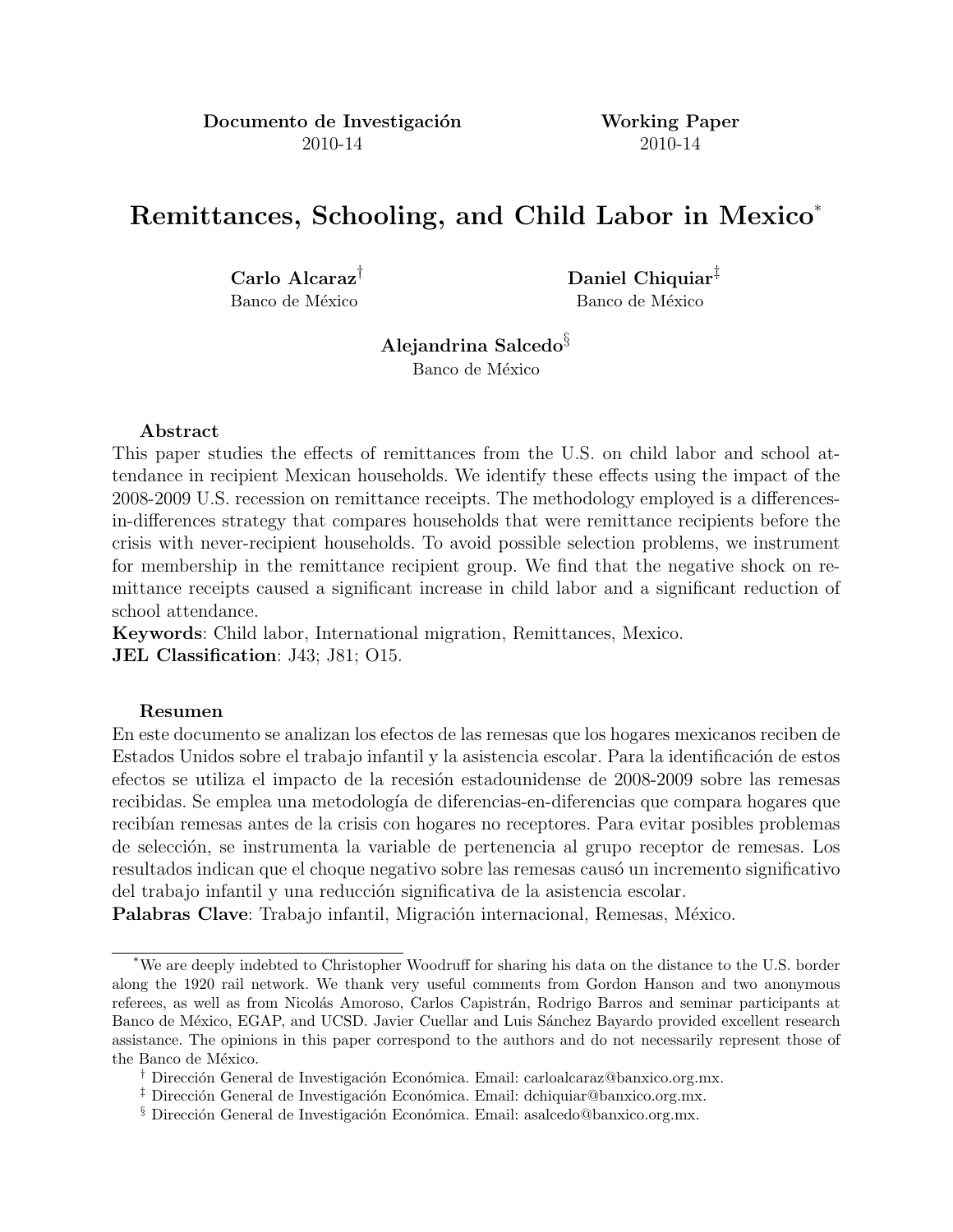#### **1. Introduction**

In this paper we analyze the direct effects of international remittances on child labor and schooling decisions of Mexican migrant households. We exploit the impact that the U.S. recession during 2008-2009 had on unemployment rates of Mexican immigrants and, thus, on remittance receipts of an important number of Mexican households, to identify whether these households responded to the decrease in remittances by taking their children out of school and sending them to work.

Studying the impact of migration and of remittances on child labor and educational outcomes is challenging, as a consequence of the complexity of the relationships involved and of the estimation difficulties usually present in the analysis. Indeed, migration involves different effects on household decisions that may go in opposite directions. In particular, remittance receipts from family members working abroad could lead to higher school retention and lower child labor, especially if they relax liquidity constraints (Taylor, 1992; Taylor and Wyatt, 1996). This effect, however, may be offset by low perceived returns to education, given the job that children are expected to find in the U.S. if they are to migrate themselves in the future, or by the fact that migration may disrupt family life and, thus, have negative effects on school attendance (Kandel and Kao, 2001; McKenzie and Rapoport, 2010; McKenzie and Sasin, 2007). Furthermore, if by relaxing credit constraints remittances lead households to start new family businesses, an increase of child labor may also be induced. From an econometric point of view, the endogeneity of migration decisions complicates the analysis further. Indeed, both migration and child labor/schooling decisions could be simultaneously driven by community or household-level factors that may be unobservable to the researcher (see e.g. Durand and Massey, 1992; Durand et al., 1996; Taylor et al., 1996).

Several papers have studied the effect of migration and remittances on child labor and schooling in developing countries. There is evidence from Pakistan, El Salvador, and other Latin American economies that suggests that migration tends to reduce the incidence of child labor and to promote school retention (e.g. Cox Edwards and Ureta, 2003; Acosta, 2006; Mansuri, 2006; Acosta, Fajnzylber and López, 2007). Most of these studies use cross-section data and analyze long-run effects of migration or remittances. In contrast, Yang (2008), the most closely related paper to this one, studies the direct impact of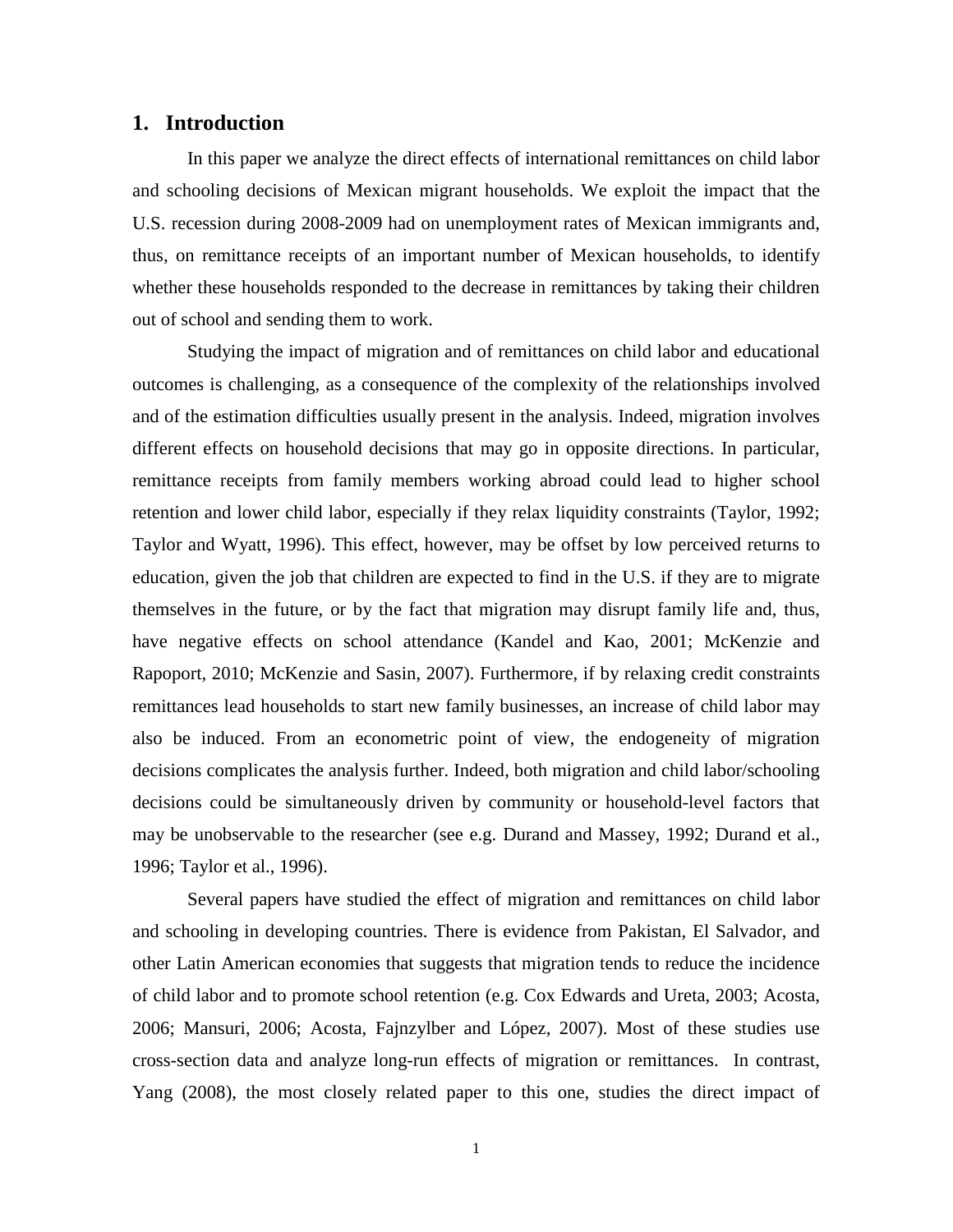remittances using a household panel data from the Philippines. The identification approach in that paper comes from the heterogeneous exchange rate shocks suffered by diverse countries hosting Philippine immigrants during the 1997 Asian crisis. As in the other studies, the main finding is that the probability of school attendance rises and child labor decreases as the value of remittances increases.

In Mexico, the existing evidence on the relationship between migration and schooling is generally inconclusive and, in some cases, seems to contradict the results from other countries. For instance, Hanson and Woodruff (2003) show that, after controlling for observable characteristics and instrumenting for migration, the effect of migration on child schooling in rural communities is positive only for girls in households with relatively uneducated mothers. For boys, as well as for girls in households with more educated mothers, belonging to a migrant household does not seem to have an effect on schooling. Borraz (2005) suggests that the effects found for girls in households with relatively uneducated mothers in the previously cited paper are only present in very small communities (population below 2,500). In contrast, he finds no significant effects in larger villages. Using a different sample, Boucher, Stark, and Taylor (2005) are also unable to identify a significant effect of migration on human capital formation in rural Mexico. Other studies tend to suggest the presence of *negative* effects of migration on schooling in Mexico's rural communities (López-Córdoba, 2005; McKenzie and Rapoport, 2010). None of these studies, however, looks for evidence concerning a possible effect of migration or remittances on child labor decisions.

As opposed to the papers cited above, our estimation focuses only on the short term direct effect of remittances on household decisions, and not on the overall longer-run effect that migration could have on these choices. In particular, our contribution is related to the question of whether households that face a negative shock on their remittance flows sort out, in the short term, the reduction in income by increasing child labor or taking their children out of school.

Our identification strategy relies on the fact that Mexican immigrants were strongly hit by the latest downturn of the U.S. economy. As may be seen in Figure 1, Mexican immigrant unemployment rates increased significantly after September 2008, when the recession started to become more pronounced and widespread across sectors. This shock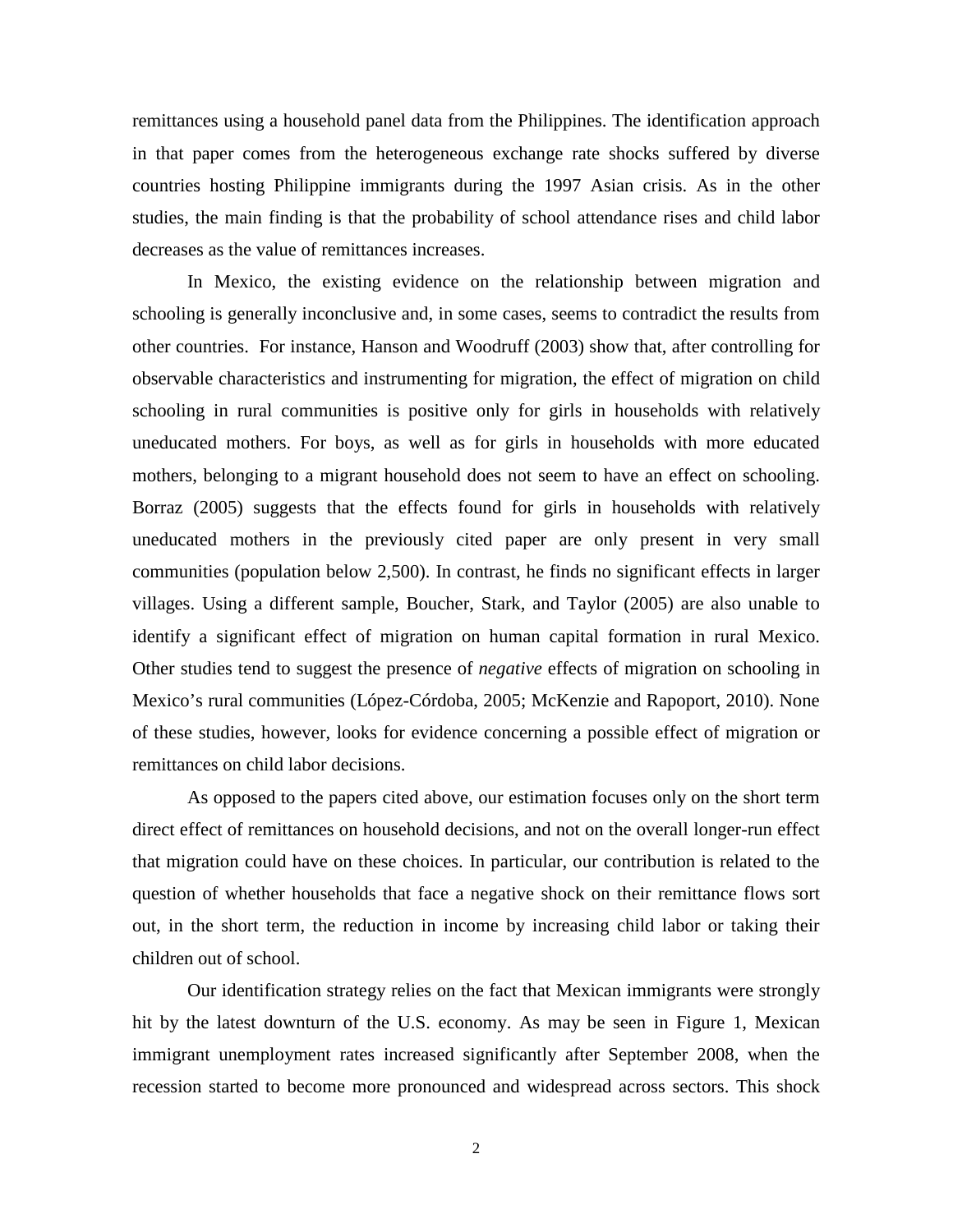caused some immigrants to stop sending remittances to their families in Mexico or to reduce the dollar amount sent. Indeed, the U.S. dollar value of remittances received by Mexico decreased by a sharp 20% from the second quarter of 2008 to the first quarter of 2009 (see Figure 2). In this same period, the percentage of Mexican households receiving remittances fell from  $4.3\%$  to  $3.4\%$ .<sup>[1](#page-4-0)</sup> In terms of their income level, a sudden stop in remittance receipts should translate into a significant negative shock for migrant households, since on average 38% of their total income comes from international family transfers.<sup>[2](#page-4-1)</sup> The large magnitude of this shock suggests that affected families may have reacted strongly in terms of child labor and school attendance decisions.

Formally, we use a differences-in-differences estimation approach, where the treatment group is composed of 12 to 16 year old children as of 2008-II in households that received remittances in that quarter. The control group is formed by children of the same ages, but that belong to households that did not receive remittances in 2008-II (before the strongest effect of the crisis on immigrant unemployment rates) nor in 2009-I (close to the lowest point of the recession). To control for the possible endogeneity of the migration decision, we use distance to the U.S. border along the 1920 rail network as an instrument for the membership in the remittance-recipient group. The use of this instrument relies on the fact that the location of the 1920 rail lines determined the early sources of migrants in the Mexico-U.S. migration history. Mainly as a consequence of the formation of migrant networks, these locations continue to be relevant sources of migrants at present (Woodruff, 2007). To eliminate biases that could arise from correlation between the 1920 rail lines and the current level of regional economic development, we control for education, health, and income levels at the municipality level in our estimations.

As a brief preview of our results, we find that the shock on remittance-recipient households caused an increase in the probability that a child works of 9.8 percentage points, from a baseline level of 15.7 percent. Moreover, it caused a decrease in school attendance

<span id="page-4-0"></span><sup>&</sup>lt;sup>1</sup> These figures come from the Mexican National Occupation and Employment Survey (ENOE) conducted by INEGI in a representative sample of Mexican households. This is the database we use in this paper.

<span id="page-4-1"></span> $<sup>2</sup>$  This figure is computed using data from the 2008 INEGI's Income and Expenditures Household Survey.</sup> (Instituto Nacional de Estadística y Geografía, 2008).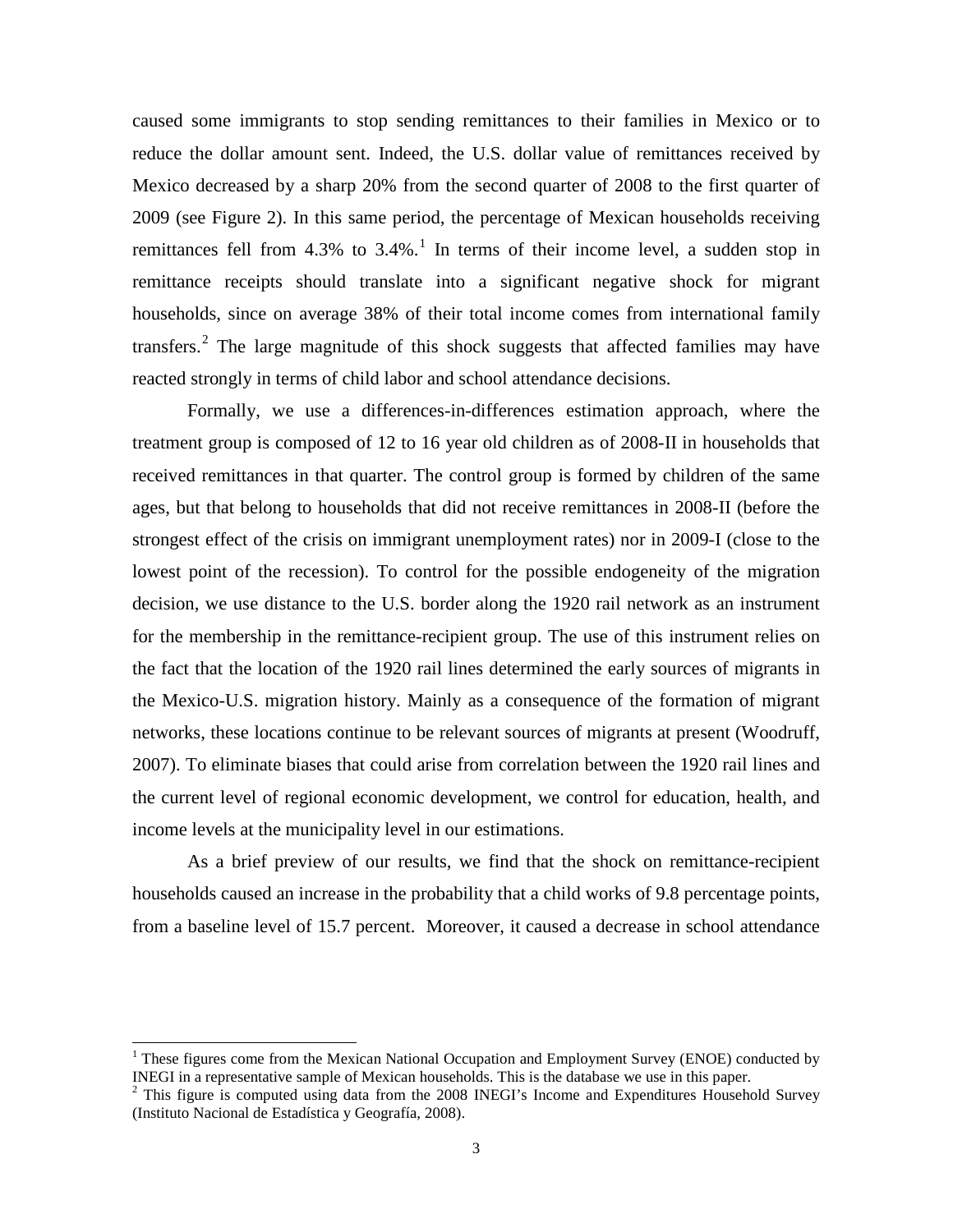of 15.6 percentage points, from a baseline of 82.2 percent. We find that these effects are fundamentally driven by the behavior of migrant households in rural communities.<sup>[3](#page-5-0)</sup>

Our results could shed light on the role that remittances may have to relax credit constraints. Giuliano and Ruiz-Arranz (2009), in an empirical study for 100 countries, found evidence that remittances are an alternative means to finance investment and help overcoming liquidity constraints. Hanson and Woodruff (2003) and Woodruff and Zenteno (2007) have also emphasized the role that remittances may have in this sense. Here, we show that households that experiment a disruption in remittance flows seem to be forced to take their children out of school to work.

The rest of the paper is organized as follows. Section 2 describes the data we use for the analysis. Section 3 presents some descriptive statistics. Section 4 describes the identification strategy and the results. Section 5 concludes.

#### **2. Data**

The data we use comes from the Mexican National Occupation and Employment Survey for 2008 and 2009 (Encuesta Nacional de Ocupación y Empleo; ENOE) conducted by Mexico's National Statistics Institute INEGI (Instituto Nacional de Estadística y Geografía). This is a quarterly household survey with a rotating panel structure. Every quarter, one fifth of the sample is dropped and a new fifth added, so that each household is followed for five consecutive quarters. The purpose of the survey is to collect data on the employment situation of Mexicans 12 years of age or older in rural and urban areas. The survey has a basic and an extended questionnaire. The extended questionnaire is usually applied only once a year. This extended questionnaire contains a series of additional questions over the basic version, including whether the household receives international remittances. Unfortunately, no information on the value of resources received from this source is collected.

The extended questionnaire is normally applied in the second quarter of each year. However, in the period we study INEGI chose an unusual timing to apply it. In particular,

<span id="page-5-0"></span> $3$  Another adjustment mechanism that households could have when faced with a recession such as the one observed in 2008-2009 could be the return of the immigrant to Mexico. Passel and Cohn (2009) and Cornelius et al. (2009), however, find that the recent crisis did not cause an increase in return migration of Mexican immigrants in the U.S. This may reflect the presence of migration costs and may also suggest that migrants may have perceived the 2008-2009 shock as temporary in terms of its effects on immigrant unemployment.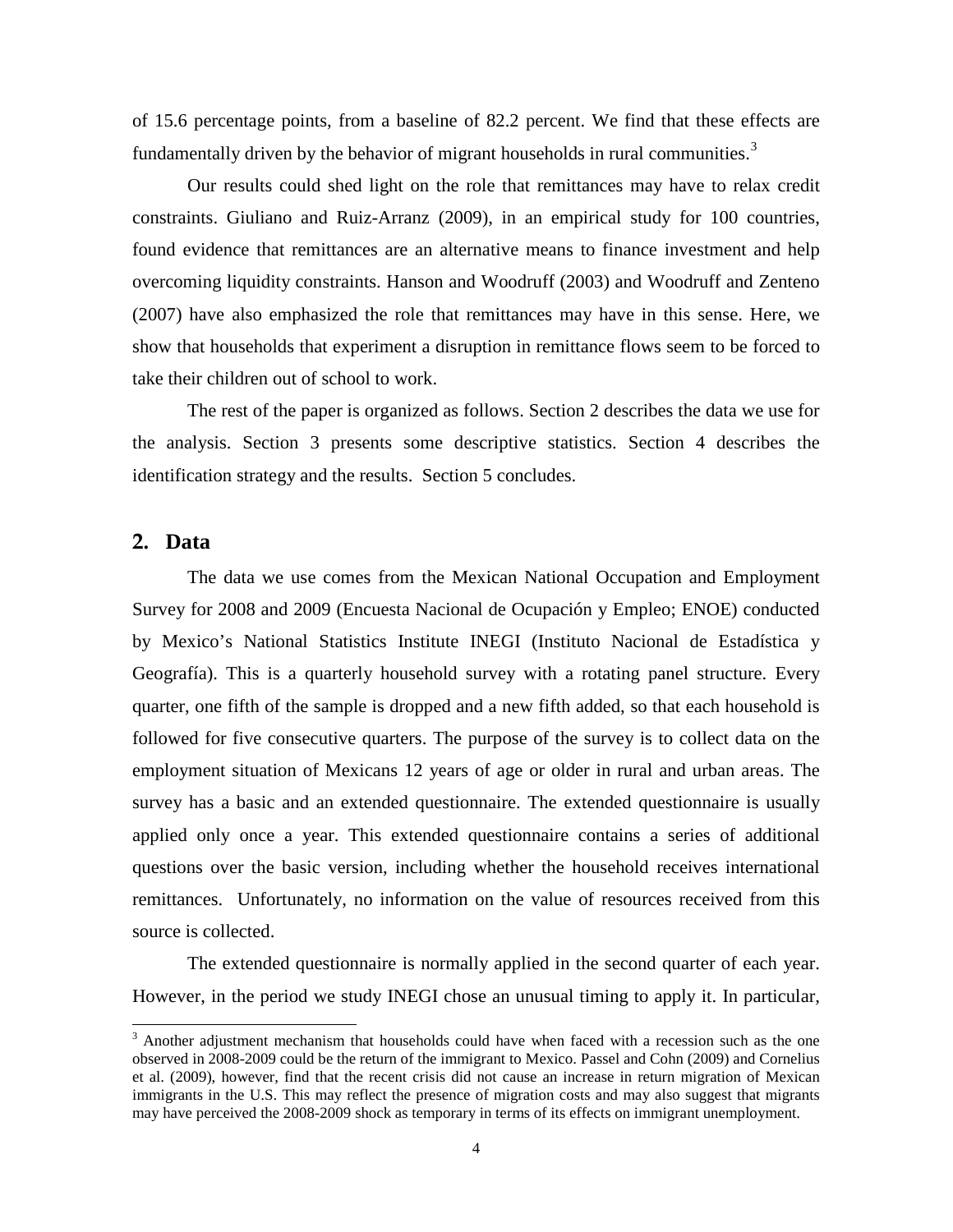while in 2008 the extended questionnaire was indeed applied in the second quarter, this questionnaire was again applied in the first quarter of 2009. This was especially helpful for our analysis for two reasons. First, we obtained the relevant information we needed for each household for both 2008-II, a point before the large increase in Mexican immigrant unemployment rates was observed and when remittances reached a maximum, and for 2009-I, when the deepest phase of the recession was taking place, immigrant unemployment was already high and remittances were at their lowest point (see Figures 1 and 2). Second, the early application of the extended questionnaire in 2009 allowed us to obtain information for that year on two fifths of the 2008-II sample (instead of on only one fifth). This effectively increased by two the sample size we could use for the analysis.

In relation to the sample we use, the 2008-II ENOE reports information for 315,876 persons 12 years of age or older living in 106,170 households. We restrict our sample to those households in their first and second interview in 2008-II, since these are the ones we can observe again in 2009-I (given the five quarters panel structure of the survey). We focus on children aged 12 to 16 in the 2008-II wave. We are able to identify 658 children in remittance recipient households in 2008-II that we can follow across the two survey waves.<sup>[4](#page-6-0)</sup> For the control group, we identify 13,950 children in households that did not receive remittances in any of the two periods.

A possible concern with the use of this survey, as is the case with most panel data surveys, is attrition. Our results could be biased if attrition is correlated with some variables that also affect our outcome variables. Although we cannot directly test for this, we find that attrition among children belonging to households receiving remittances in 2008-II is around 13 percent, which may be considered to be within a reasonable range and turned out not to be statistically different from attrition of children in non-remittance recipient households. Attrition among all respondents is 16%, and attrition at the household level is around 12%. However, we do observe that attrition is higher for children who work (16%, as compared to 13% for those who do not work). If it is the case that children in households that were affected by a decrease in remittances are more likely to work and leave the sample for this reason, then our estimates could be downward biased.

-

<span id="page-6-0"></span><sup>&</sup>lt;sup>4</sup> A household is considered to be receiving remittances if at least one member (12 years of age or older) reported receiving economic aid from someone abroad in 2008-II.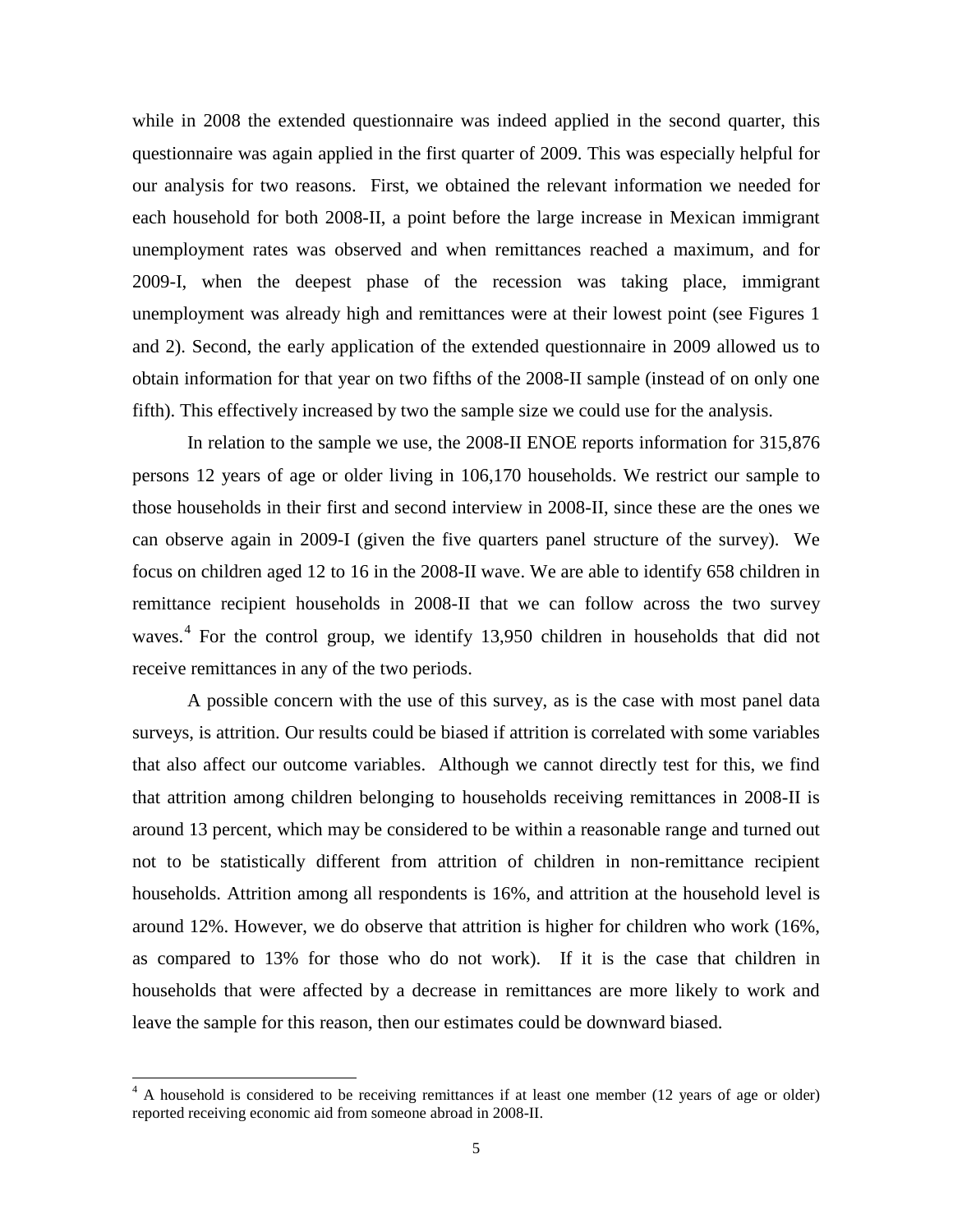#### **3. Descriptive Statistics**

-

In Table 1 we present the main characteristics of children aged 12 to 16 in 2008-II and of their corresponding households. We show results for two groups: Children in households that did not receive remittances in 2008-II nor in 2009-I (column a) and children in all households that received remittances in 2008-II (column b). The left panel contains information for the overall sample. We observe that children in the neverrecipient group are equally likely to work than those belonging to recipient households, but are significantly more likely to attend school. There are no significant differences between these groups in terms of their mean age or gender. However, there are important differences related to household characteristics across groups. First, non-recipient households have a higher labor income.<sup>[5](#page-7-0)</sup> Furthermore, in this group the household head is less likely to be female, is on average more educated, younger, and more likely to be married. Moreover, remittance recipient households, when compared to non-recipients, are more likely to be located in small rural villages (under 2,500 inhabitants) and to live in a municipality with lower health, education, and income indexes.<sup>[6](#page-7-1)</sup>

The right panel of Table 1 presents results restricting the sample to rural households, defined as those located in towns with population under 15,000. Note that rural children are more likely to work, when compared to the overall sample. In the rural sample, never-recipients are also more likely to attend school than remittance recipients. The differences on household characteristics mentioned for the whole sample go in the same direction for the rural sample.

#### **4. Estimation of the effects of a negative shock on remittances**

In this section we implement a differences-in-differences (DiD) approach to explore the effect of a negative shock on remittance receipts on child labor and school attendance.<sup>[7](#page-7-2)</sup> With this purpose, we define a treatment group composed of children aged 12 to 16 whose households received remittances in 2008-II and a control group formed by children from

<span id="page-7-0"></span> $<sup>5</sup>$  A higher labor income does not necessarily mean that these households are richer. The survey we use does</sup> not capture other types of non-labor income nor the value of household assets.

<span id="page-7-1"></span><sup>&</sup>lt;sup>6</sup> These indexes are used to construct the human development index published by the UNDP.

<span id="page-7-2"></span> $<sup>7</sup>$  A person is considered to be working if in the week previous to the survey he or she participated in some</sup> type of economic activity (production of goods or services) for at least one hour, with or without pay; or if he or she has a job but worked for zero hours for being in a vacation or sickness period.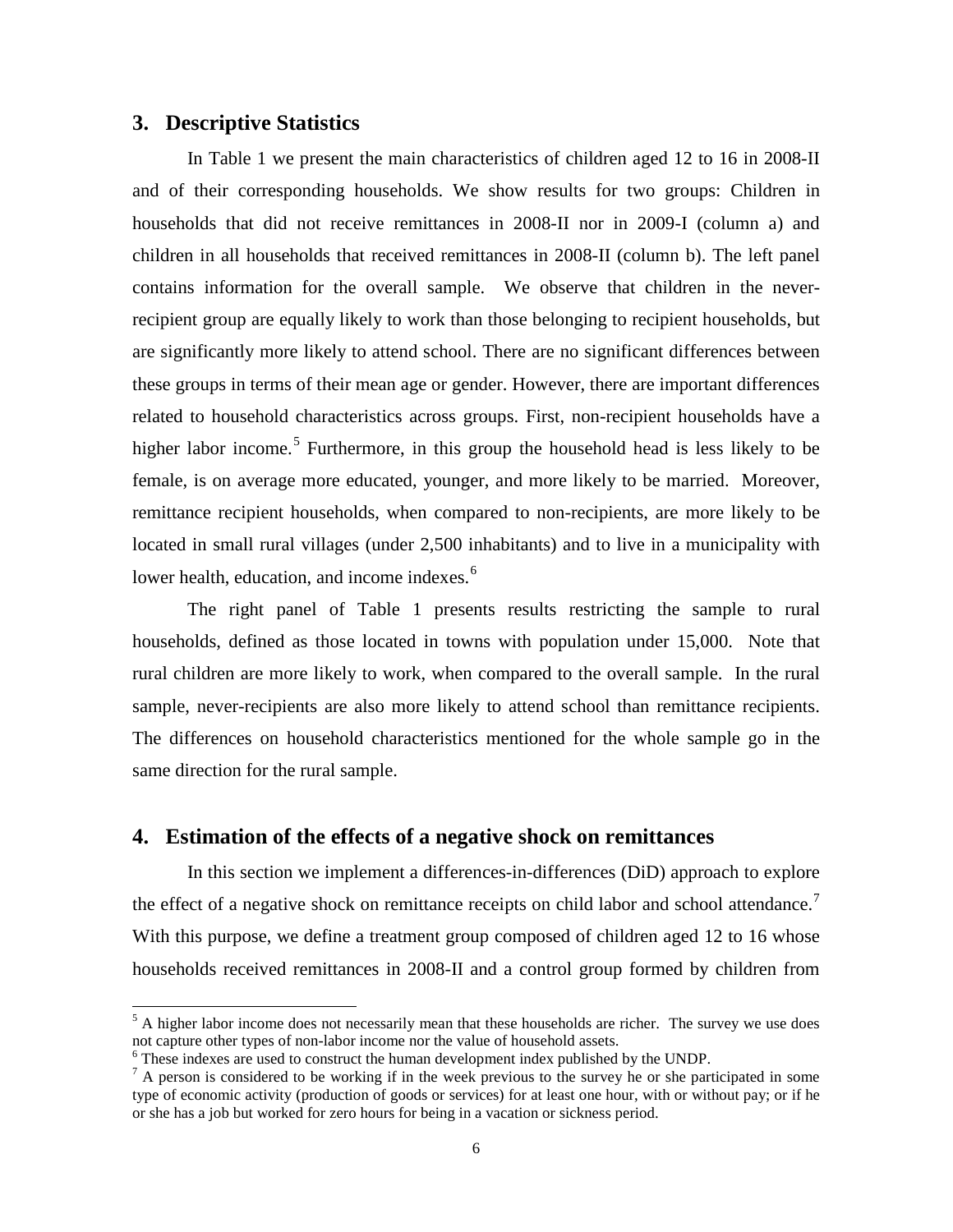households that did not receive remittances in 2008-II nor in 2009-I (never-recipients). The DiD estimator will capture the differential effect of the crisis on children from remittance recipient households relative to children in non-recipient households. While we do not observe the value of remittances received by each household, we do observe that 63% of the children in our sample in households receiving remittances in 2008-II saw this source of income totally interrupted by 2009-I. Furthermore, given the negative impact of the U.S. recession on employment levels of Mexican immigrants (Figure 1), it seems natural to expect that some households still receiving remittances by 2009-I may have faced a reduction in their value.<sup>[8](#page-8-0)</sup>

The simple DiD procedure yields an unbiased estimate of the change in child labor and school attendance due to a negative shock on remittance receipts if both treatment and control groups reacted to the crisis in the same way, except for the behavior associated to the change in remittances. We acknowledge, however, that this assumption may fail if recipients are different from non-recipients on some unobservable variables; that is, if households are selected into migration. Therefore, as will be explained below, we implement an instrumental variables estimation to address this concern.

#### **4.1. Differences-in-differences estimates**

Table 2 presents the mean values of the outcome variables (child labor and school attendance) for both the control and treatment groups in the 2008-II and 2009-I waves. The DiD estimator is equal to the difference across waves of the difference between treatment and control groups. Taking the difference between the two waves for the treatment group gives us an estimate of the effect of remittances on the outcome variables plus the effect of any other seasonal or non-seasonal shock that affects the outcomes of both groups, such as the economic crisis or a time trend. The difference between waves for the control group provides an estimate of such additional non-remittance related factors. Therefore, differencing the estimate across waves for the treatment group with that of the control group should offer an estimate of the effect of remittances.

<span id="page-8-0"></span><sup>&</sup>lt;sup>8</sup> Some remittance recipient households may have benefitted from the peso depreciation during the crisis. This could have increased the value of their remittance receipts in pesos, even if they decreased in dollar terms. Clearly, this effect could bias our results towards zero.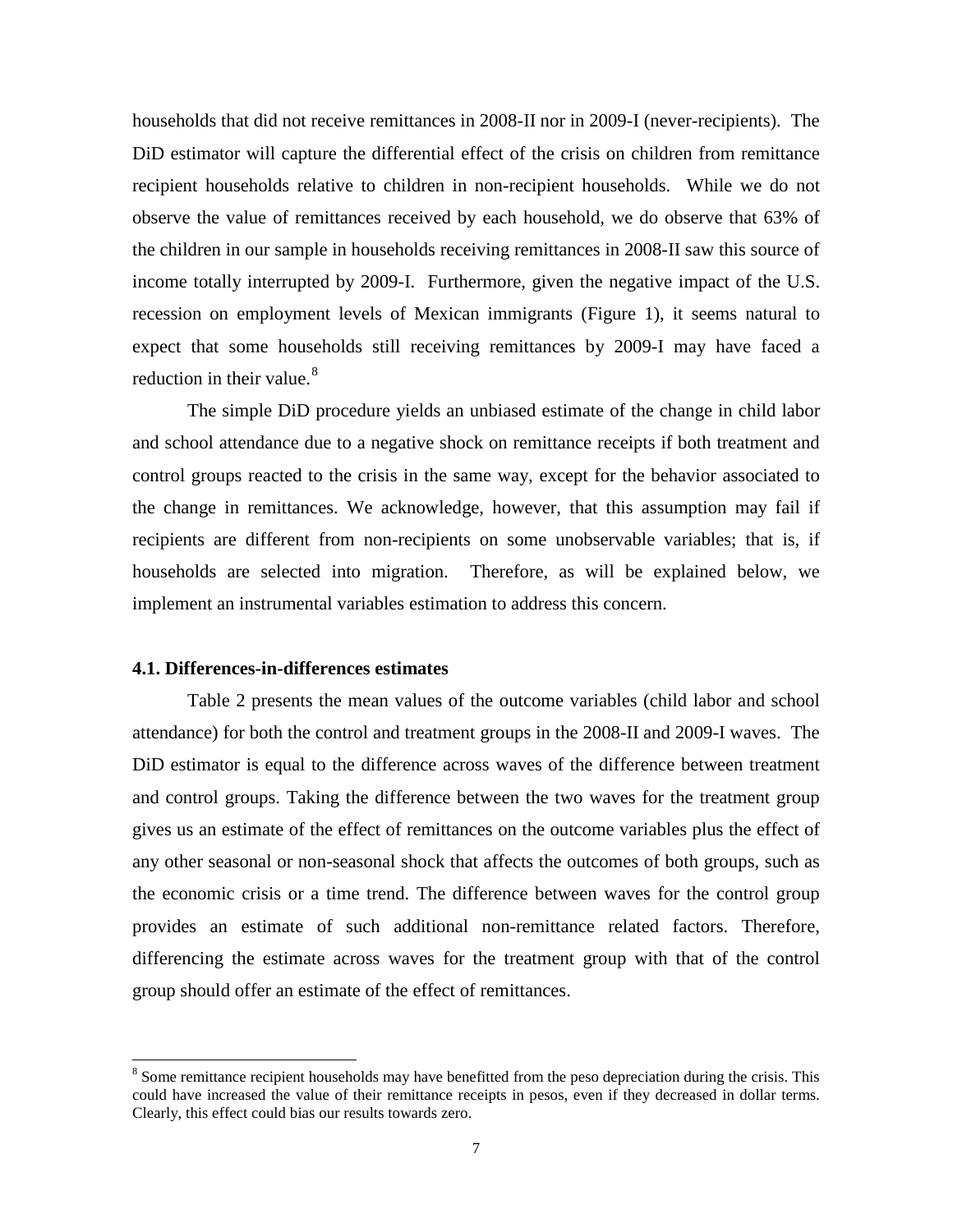At baseline, 14.6% of children in the control group were working. The figure for the treatment group is 15.7%. Between the two waves, both groups increased their level of child labor: The control group by 1.6 percentage points and the treatment group by 3.5 percentage points. The simple DiD estimator is equal to 1.9 percentage points (not statistically significant). This would seem to suggest that on average there was no reaction in terms of child labor to the effect of the crisis on remittances. School attendance for the treatment and control groups, and the associated DiD estimation, are also presented in Table 2. There was a reduction in this indicator for both groups, and the decrease was larger for the treatment group. However, the DiD estimate again suggests that the additional reduction due to the change in remittances is not statistically significant.

We next include child and household characteristics in the estimation, in order to control for observable variables that could affect our outcomes of interest. We therefore estimate the following equation:

$$
y_{it} = \alpha + \beta \text{ Remit}_i + \gamma \text{ Crisis}_t + \delta \text{Remit}_i \cdot \text{Crisis}_t + \varphi \text{ X}_i + \varepsilon_{it} \tag{1}
$$

where *Remit* is a dummy variable that takes the value of one if the child belongs to a household that received remittances in 2008-II (treatment group) and zero if the child belongs to a household that did not receive remittances in 2008-II nor in 2009-I (control group); *Crisis* is a dummy that takes the value of one for 2009-I and zero for 2008-II; and *Remit·Crisis* is the interaction of the previous two dummies. In this context, the coefficient  $\delta$  yields the DiD estimator.  $X_i$  is a series of control variables related to child and household level characteristics measured at 2008-II. The controls we include are the gender and age of the child, a dummy for villages with population under 2,500 persons, the number of household members, the number of household members under 18 years of age and under 5 years of age, and several characteristics of the household head (gender, years of schooling, age, and a dummy to identify whether he/she is married). For some specifications we also include total household labor income at baseline, excluding the child's if she works.<sup>[9](#page-9-0)</sup>

<span id="page-9-0"></span><sup>9</sup> Household labor income may be an important determinant of whether a child is sent to work or taken out of school when facing a negative shock in remittance receipts, and therefore could be an important control. However, although we consider the value at baseline (not affected by the crisis), including it in the regression may cause some endogeneity problems. We therefore present estimates with and without this control.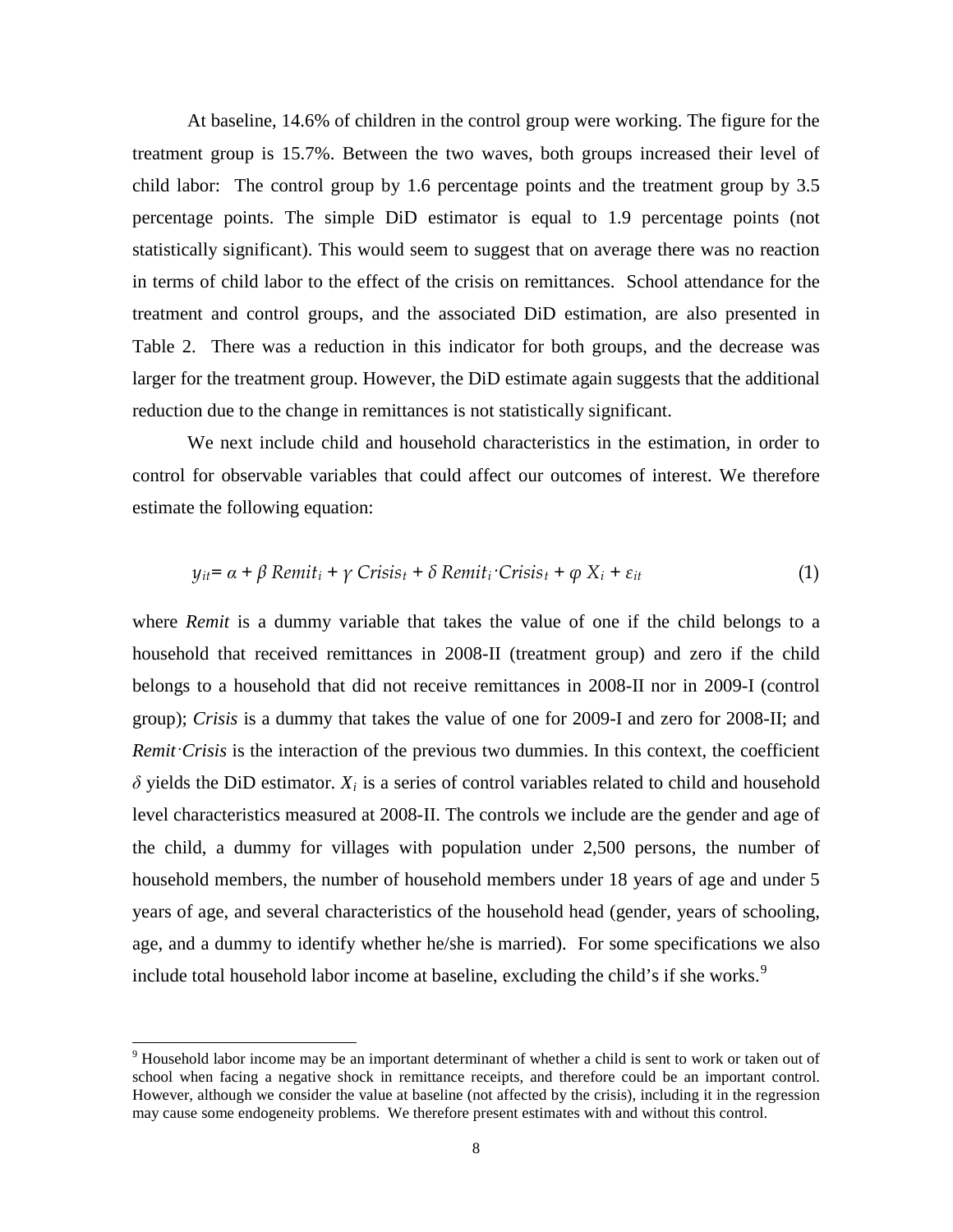As before, we study two outcome variables, labeled as  $y_{it}$  in Equation (1): Child labor and school attendance. We have two observations (*t*=2008-II and *t*=2009-I) for each child *i* (aged 12 to 16). Note that, since child labor and school attendance are measured as dummy variables, Equation (1) corresponds to a Linear Probability Model for these two outcomes.

The results of estimating Equation (1) with OLS are presented in Table 3. We propose three different specifications, each of which includes additional controls with respect to the previous. On the left hand side panel we present the DiD estimates of the effect of remittances on the probability that the child works. The first column corresponds to the case without controls and, therefore, the coefficient is the same as the one reported in Table 2.<sup>10</sup> We obtain a coefficient of 0.02, not statistically significant under any of the specifications. Likewise, we do not find a significant effect on school attendance (columns 4 to 6).<sup>[11](#page-10-1)</sup>

#### **4.2. Instrumental variables specification**

-

As mentioned above, our previous identification strategy relies on the assumption that the control and treatment groups behaved similarly in response to common shocks that took place between 2008-I and 2009-II. It is likely that there is selection into migration, which implies that families with and without international migrants are not alike in terms of unobservables and may have therefore reacted differently to non-remittance related shocks during the period we analyze. If migrants, for example, care more about keeping children in school (given a school attainment objective) or if they have a higher discount factor, they will have a lower propensity to take their children out of school in case of a reduction in labor income, and our estimates would be biased downward. Another situation in which the linear probability estimates are downward biased arises if migrants particularly dislike child labor. To deal with biases from the possible endogeneity of migration, we instrument

<span id="page-10-0"></span> $10$  Standard errors in the estimation of Equation (1) are clustered at the household level and may therefore differ from those in Table 2.

<span id="page-10-1"></span> $11$  The coefficients on some of the control variables show patterns that seem to be consistent with prior expectations. For example, children are more likely to start working during the period of reference if they are male. Also, the probability of working increases with age and is higher for small villages (population under 2,500). Gender, age, and being located in a small village also enter significantly in the schooling regressions, but with negative signs. Additionally, the economic crisis seems to have had an overall negative effect on school attendance.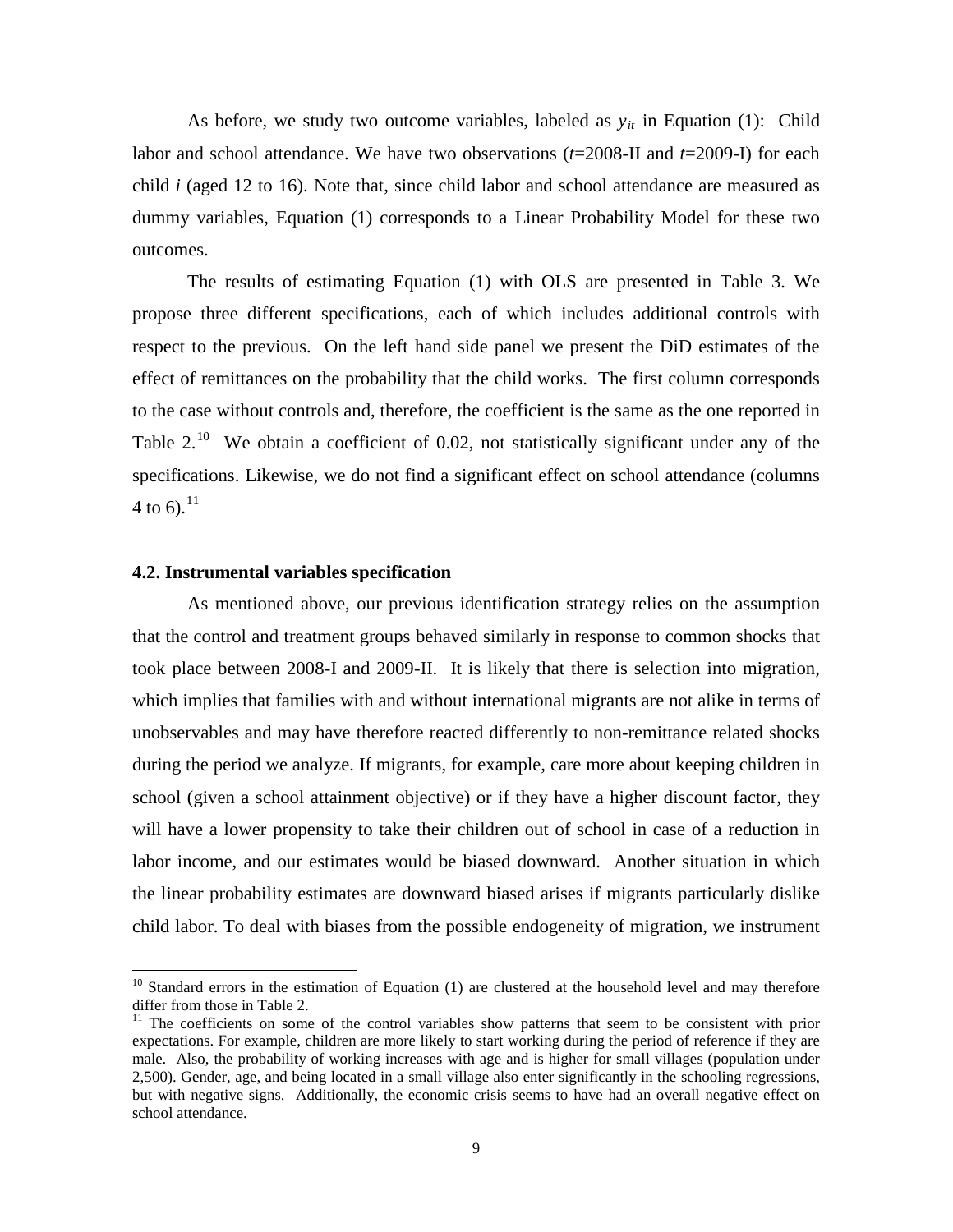for the membership to the remittance recipient group, which is represented by *Remit* in Equation (1)*.*

Our instrumental variables approach relies on the facts that early migration flows were closely associated to the then existent rail lines, and that current sources of migration are highly correlated with the original ones. At the early stages of the Mexico-U.S. migration history, during the first half of the Twentieth Century, Mexicans were recruited to work in the U.S., and the recruitment process and journey to the north took place along the rail line (see Massey et al., 2002; Woodruff and Zenteno, 2007). Two temporary guest worker programs played an especially important role in reinforcing this route of migration and in promoting the creation of migrant networks. The first *Bracero* program started in 1917 and the second in 1942, both with the aim of alleviating the shortage of workers in the U.S. as a consequence of World Wars I and II, respectively (Martin, 1998). As a result, the 1920 rail network determined the location of the original sources of migration. In this context, it turns out that regional migration rates have shown highly persistent patterns. Indeed, locations that were important sources of Mexican migrants at the early stages of the Mexico-U.S. migration history continue to be so at present (Woodruff, 2007). Migrant networks may play an important role in this persistence, by lowering the migration costs of individuals located in regions with high historical emigration rates (Munshi, 2003; McKenzie and Rapoport, 2007). As a consequence of the above, variables measuring past migration rates or the determinants of historical migration flows may serve as good instruments for current migration flows or remittance receipts.

Several authors in the Mexico-U.S. migration literature have exploited these insights to construct relevant instrumental variables to control for the possible endogeneity of migration. For example, McKenzie and Rapoport (2010), Hanson and Woodruff (2003) and Borraz (2005) use the historic state-level migration rates as an instrument for current migration. Other authors, such as Woodruff and Zenteno (2007) and Demirgüç -Kunt et al. (2010), have exploited the link between current migration and the placement of the 1920 rail lines. We implement the latter strategy, following closely Demirgüç -Kunt et al. (2010). In particular, to construct our instrument we use the distance from each municipality to the rail network as it existed in 1920 plus the distance along the railroad from that point to the U.S. border, adjusted by relative travel costs between rail and land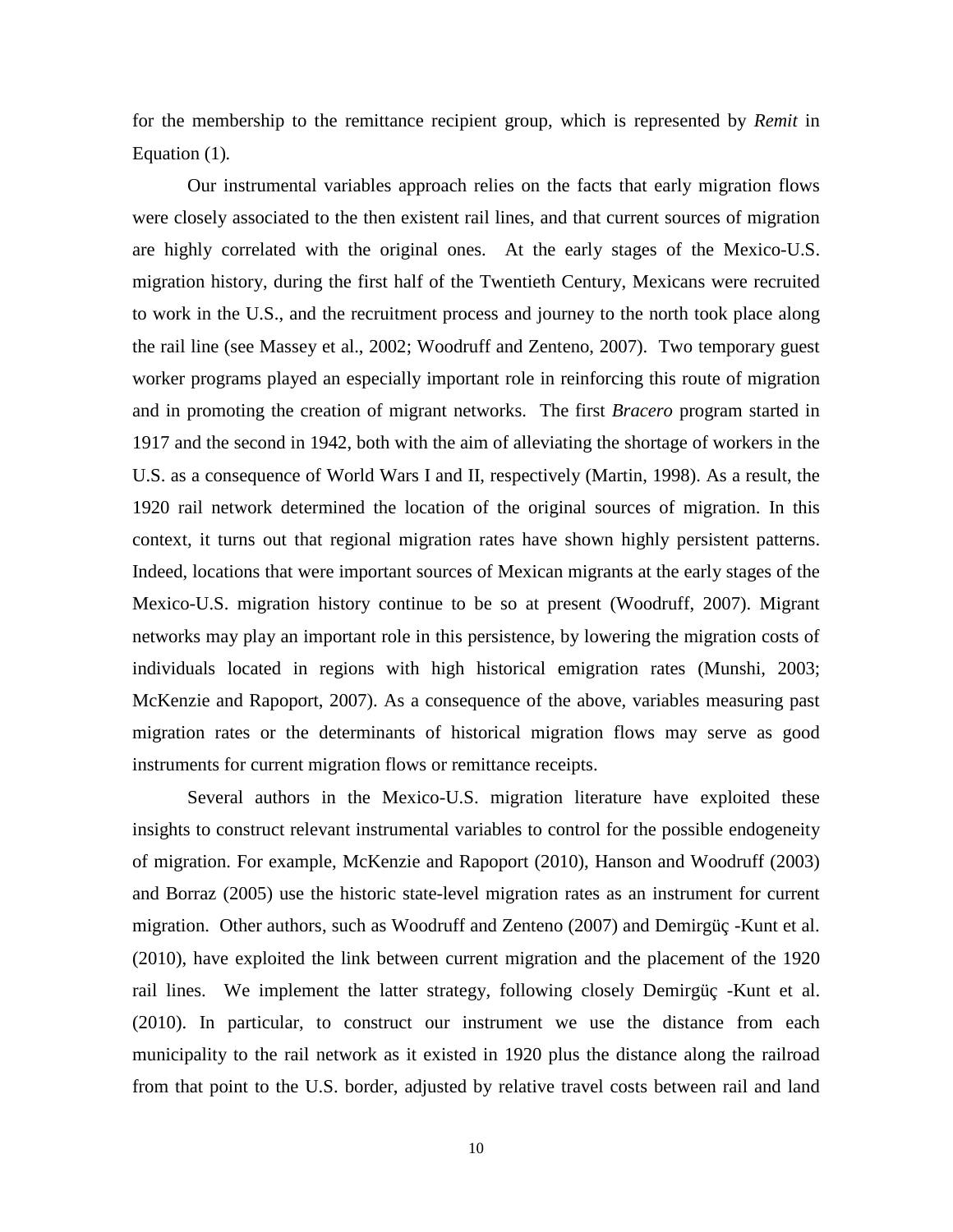transportation. Following Coatsworth (1972), these authors argue that costs of rail travel were one-third to one-sixth as much as those for land transportation and, therefore, they estimate that the distance from the municipality to the rail should be multiplied by five before being added to the distance along the rail network to the border, to obtain a total distance from a municipality to the U.S. For migrants near the border and far from the railroad the direct distance from their municipality to the U.S. may be the relevant one. Given these arguments, the instrumental variable we use is the minimum between (1) five times the distance from the municipality to the rail network as it existed in 1920 plus the distance from that point to the border with the U.S. and (2) the direct distance from the municipality to the border. The variable is labeled *Distance* and is expressed in hundreds of kilometers.

Apart from being correlated with remittance receipts, the instrument should meet the exclusion restriction. This is, it should not be correlated with child labor or school attendance, except through its effect on remittances. A possible concern is correlation between distance in 1920 (as defined above) and the current level of development of the municipality. Indeed, municipalities close to the rail network could have developed faster, and current development levels in turn could have an impact on the incidence of child labor or on school attendance. To address this possible concern, we control for recent levels of development at the municipality level using the education, health, and income indexes that compose the human development index estimated by the UNDP for 2005 (see PNUD, 2009). These indicators have the advantage of reflecting long term development and therefore are less likely to affect short run decisions on child labor and schooling. Moreover, they are not contemporaneous to the period we are focusing on.

For the econometric estimation of Equation (1) we take into account the fact that the endogenous variable *Remit* is binary. Therefore, the procedure we implement has the following stages: We first estimate a probit model of the endogenous variable *Remit*, on the *Distance* variable and on the control variables (*X*). We then obtain the fitted probabilities, which we call *Remit-hat*. Finally, we estimate Equation (1) by 2SLS using *Remit-hat* as an instrument for *Remit* and the interaction *Remit-hat·Crisis* as an instrument for the interaction term *Remit·Crisis*. This yields a just-identified system. This procedure does not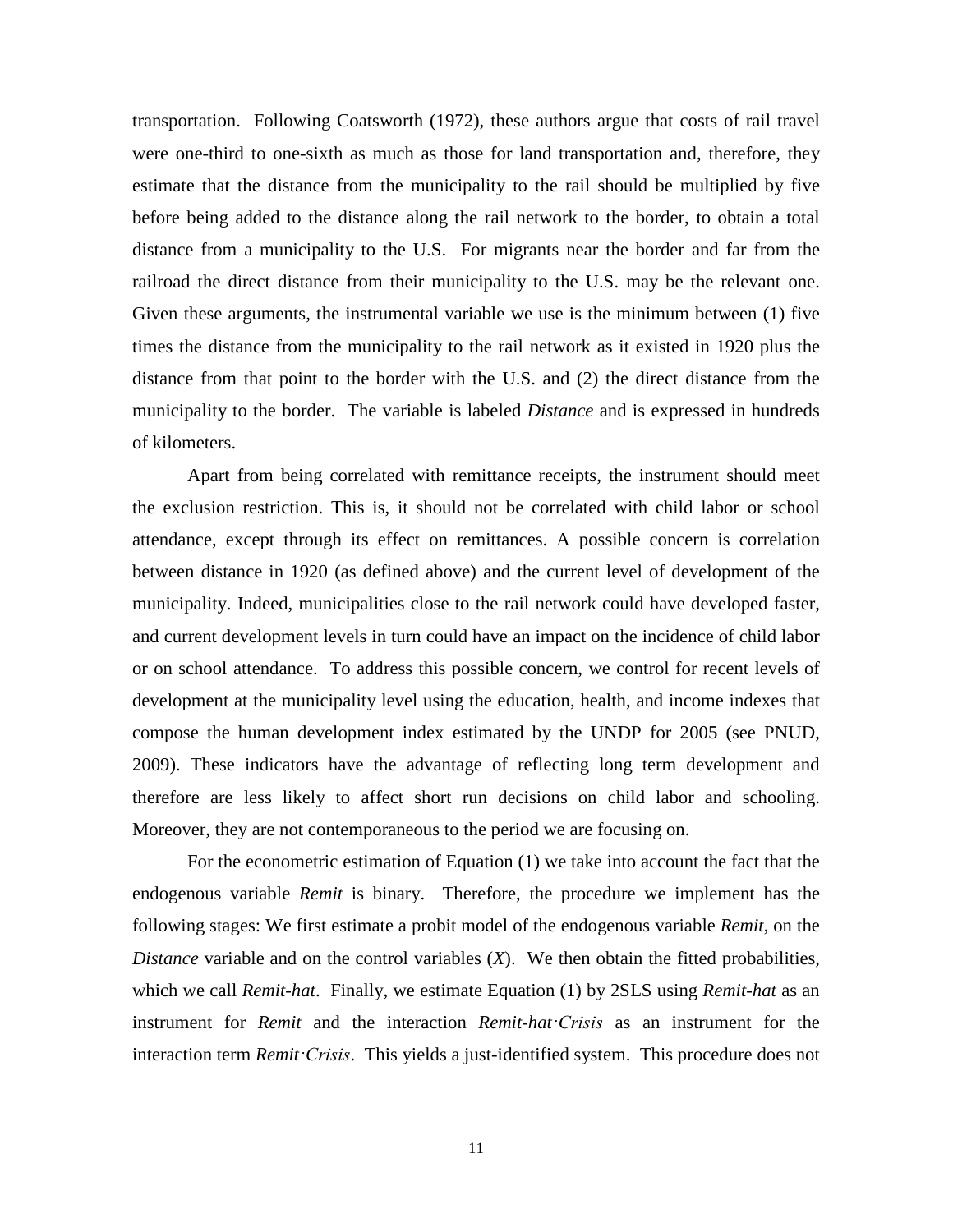require the probit stage to be correctly specified and the usual 2SLS standard errors and test statistics are asymptotically valid (see Procedure 18.1 in Wooldridge, 2001).

The first panel of Table 4 presents the results of the probit model for different choices of additional controls. As expected, the coefficient of *Distance* suggests a negative and significant relationship between this variable and *Remit*, indicating that the further away from the U.S. border along the 1920 railway, the lower the probability of receiving remittances. The table also presents the first stage results from the 2SLS estimation. Our equation includes two right hand side endogenous variables (*Remit* and the interaction *Remit·Crisis*). We therefore report results for the first stage associated to the endogenous variable *Remit* as well as for the first stage of the interaction *Remit·Crisis* in the second and third panels of the table, respectively. The coefficients of *Remit-hat* from the first stage of *Remit* and of *Remit-hat·Crisis* from the first stage of *Remit·Crisis* are statistically significant and have the correct sign in both cases. The F statistics of the first stage regressions seem to be sufficiently high (above 10) and the Kleibergen-Paap F statistic for weak identification exceeds the Stock and Yogo critical values, so we reject the null that the instrument is weak.<sup>[12](#page-13-0)</sup>

The results from the instrumental variables estimation are presented in Table 5. We find a large and significant effect of remittances on the incidence of child labor. When we do not control for household labor income (excluding the child's if she works) nor development indexes, the increase in the probability of child labor as a response to a decrease in remittances is of 11.4 percentage points (column 1). This estimate decreases to 9.8 percentage points when all the additional controls are included (column  $4$ ).<sup>[13](#page-13-1)</sup> With respect to school attendance, we find a large and significant reduction in the probability that the child goes to school as a consequence of the remittances shortage. Without household income and development measures as controls, the effect of the shortage of remittances is

<span id="page-13-0"></span> $12$  Kleibergen-Paap F statistics are estimated using the ivreg29 routine for Stata (Baum et al., 2010), which also reports the Stock and Yogo critical values.

<span id="page-13-1"></span><sup>&</sup>lt;sup>13</sup> Results do not show important differences if only the education and health controls are included and not the income index. Additionally, including only per capita income (ppp adjusted, also published by UNDP) does not affect the results.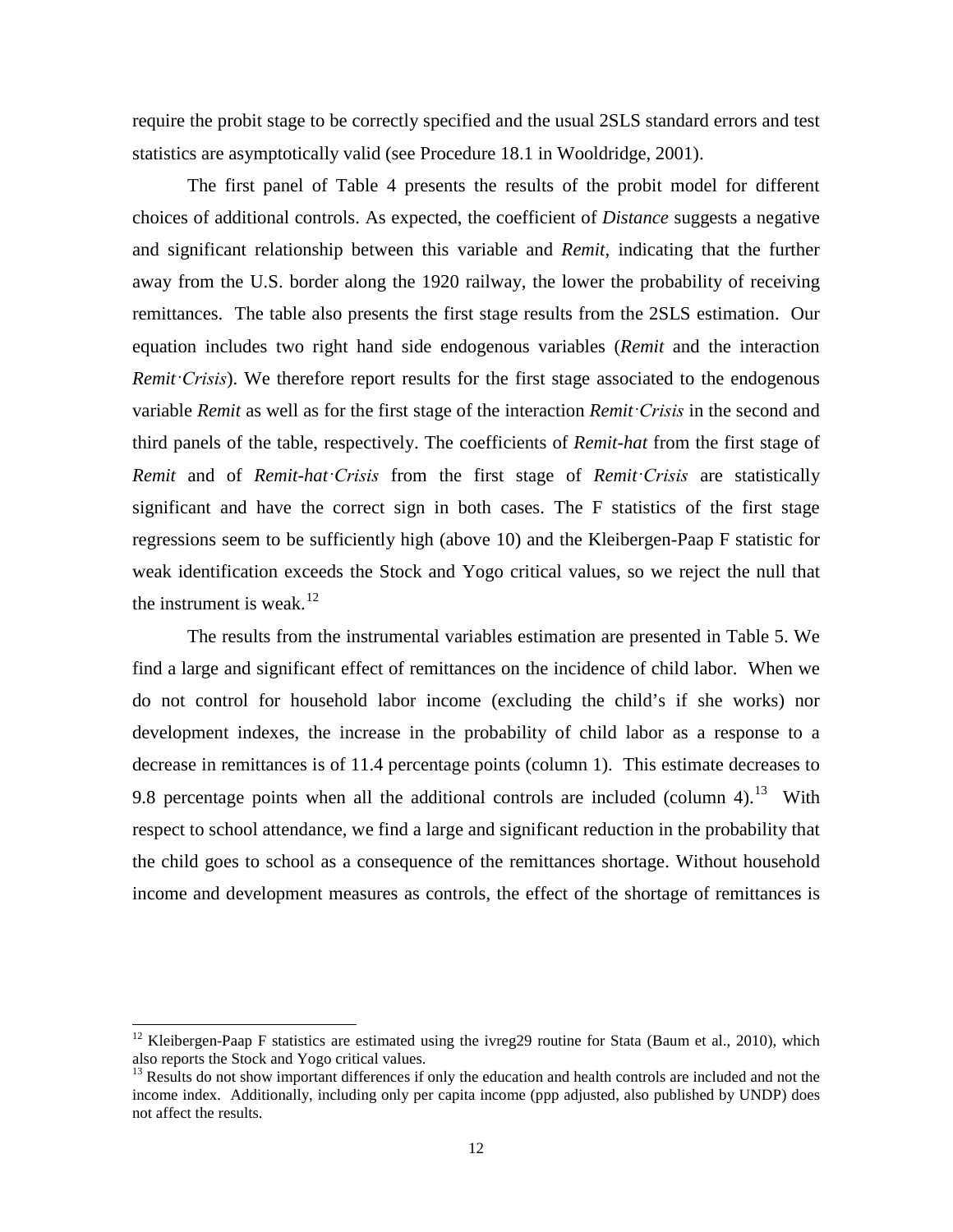estimated to be of 15.4 percentage points. The results remain mostly unchanged once those controls are included. [14](#page-14-0)

Given that in Mexico child labor seems to be especially prevalent in rural communities, where migration rates to the U.S. also tend to be high, and that an important number of studies about migration has focused on rural areas, it may be useful to assess to what extent our results are driven by the behavior of rural households. With that purpose, we performed the instrumental variables estimation procedure for two subsamples: i) children living in villages with a population under 15,000 persons (rural subsample); and ii) children in towns with a population of [15](#page-14-1),000 persons or more (urban subsample).<sup>15</sup> Results from the probit and the first stage regressions indicate that the instrument is still valid.<sup>[16](#page-14-2)</sup> As may be noted in Table 6, the effect of remittances on child labor we found before is indeed driven by households in rural communities. In particular, the estimates suggest that, in the rural environment, the interruption of remittances had a significant effect on child labor (12.3 percentage points in the estimation with all controls). In contrast, the estimates for child labor in urban environments turned out to be statistically insignificant. As for the impact on school attendance, we find a significant effect for the rural sample, and a large but not statistically significant effect for the urban sample. Possible reasons why these effects may be more apparent in the rural environment are: i) rural households may find it easier to send children to work, since productive land is generally accessible nearby; or, ii) rural households are more credit constrained than urban households. This last possibility is consistent with alternative evidence. Indeed, according to data from the Mexican Family

-

<span id="page-14-0"></span><sup>&</sup>lt;sup>14</sup> These IV coefficients are substantially larger than those from the OLS estimation. The IV estimation corrects not only for omitted variable bias, but also for a possible measurement error problem in the right hand side endogenous variable, which would lead to an attenuation bias in OLS estimates (Angrist and Krueger, 1999).

<span id="page-14-1"></span><sup>&</sup>lt;sup>15</sup> The number of observations is the following. For the full sample, 13,950 in the control group and 658 in the treatment group. For the rural sample, 4,651 in the control group and 377 in the treatment group. For the urban sample, 9,299 in the control group and 281 in the treatment group. Each child appears twice in each regression, once for each survey wave.

<span id="page-14-2"></span> $16$  For the rural sample with all controls (including household labor income not considering the child's if she works and the development index components), the coefficient on *Distance* from the probit estimation is -0.0098\*\*\* (0.002). From the first stage of *Remit*, the coefficient on *Remit-hat* is 1.39\*\* (0.144), and the F statistic is 46.6. From the first stage of *Remit·Crisis*, the coefficient on *Remit-hat·Crisis* is 1.1\*\*\* (0.079), and the F statistic is 98.41. The Kleibergen-Paap F statistic for weak identification is equal to 46.51. The number of observations is 10,056. For the urban sample, also including all controls, the results are as follows: The coefficient on *Distance* from the probit estimation is -0.0119\*\*\*(0.002); from the first stage of *Remit*, the coefficient on *Remit-hat* is 1.374\*\*\*(0.224), and the F statistic is 19.1; from the first stage of *Remit·Crisis*, the coefficient on *Remit-hat·Crisis* is 1.089\*\*\* (0.118), and the F statistic is 46.18; the Kleibergen-Paap F statistic for weak identification is equal to 18.73. For this sample the number of observations is 19,160.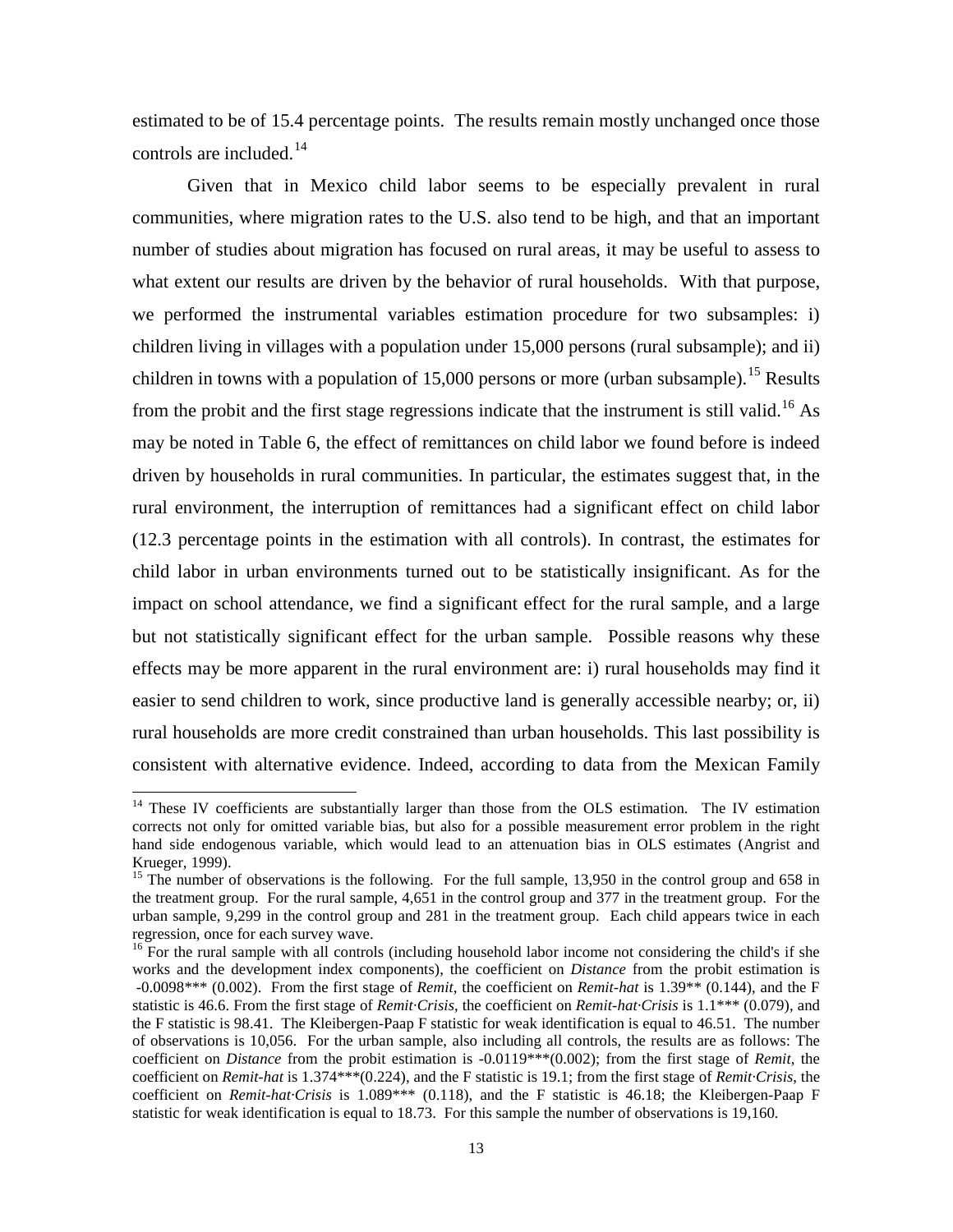Life Survey 2005 (Rubalcava and Teruel, 2008), only 7.4% of rural migrant households have access to formal credit, while  $25.6\%$  of urban migrant households do.<sup>[17](#page-15-0)</sup>

#### **5. Conclusions**

-

Previous papers in the literature have tried to identify the long term effects of migration and remittances on schooling in Mexican households and, in many cases, have found results that suggest a negligible or, in some cases, a negative effect. In this paper we focused on the short term effects of remittances on both school attendance and child labor, isolating our estimation from other type of longer-run effects that migration could have on these household choices. We used the 2008-2009 global economic crisis as an exogenous event that had a negative impact on remittance flows from the U.S. to Mexico to identify whether recipients react to this negative shock by increasing child labor or taking children out of school. The methodology consisted of a differences-in-differences strategy, where the treatment group was composed of children (aged 12 to 16) in remittance recipient households at the beginning of 2008. The control group was composed of children from never-recipient households. To account for possible endogeneity biases, we instrument for belonging to the treatment group with the distance from their municipality to the U.S. border along the 1920's rail network. We found that the negative shock on remittances caused an important increase in child labor and a decrease in school attendance of a similar magnitude.

A possible interpretation of our findings is that remittance-recipient households are credit constrained, since they seem to face the negative shock on remittances by sending their children to work. We leave for future research the task of conducting a more structural approach to identify whether the effects we found in this paper are related, for example, with the level of financial depth (bancarization) in the locality where households live, and whether migrant households are truly credit constrained. The results from that research could be relevant from a policy point of view.

<span id="page-15-0"></span> $17$  A household is considered to have access to formal credit in this survey if at least one household member has a credit card or has ever received a loan from a bank or a non-bank financial institution ("caja de ahorro").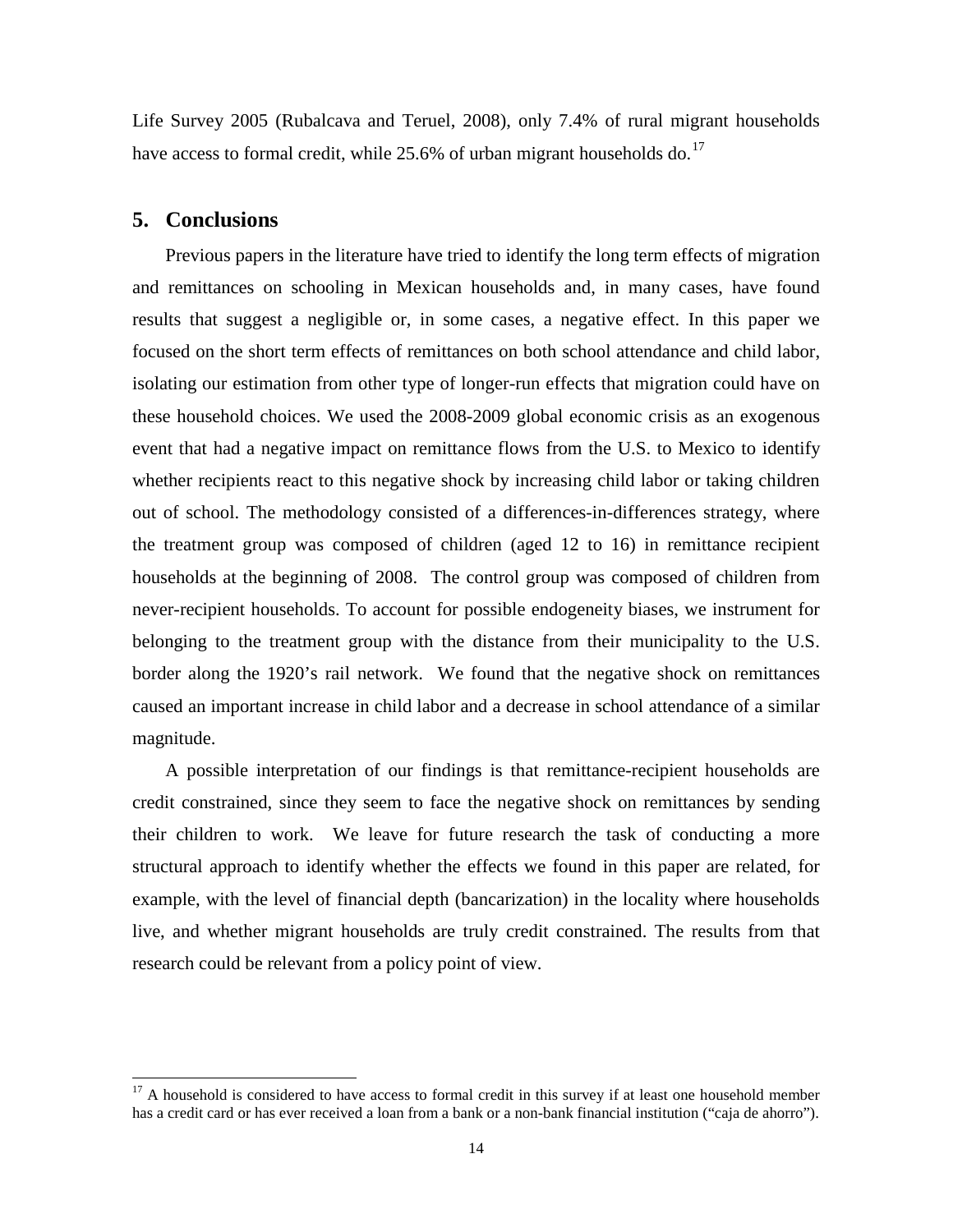## **References**

Acosta, P. 2006. Labor Supply, School Attendance, and Remittances from International Migration: The Case of El Salvador. World Bank Policy Research Working Paper 3903.

Acosta, P., Fajnzylber, P., and López, H. 2007. The Impact of Remittances on Poverty and Human Capital: Evidence from Latin American Household Surveys. World Bank Policy Research Working Paper 4247. Also published in "International Migration, Economic Development and Policy". C. Ozden and M. Schiff, eds. Washington, DC: World Bank, 2007.

Angrist, J. and Krueger, A. 1999. Empirical Strategies in Labor Economics. Handbook of Labor Economics, Vol. 3A. Edited by O. Ashenfelter and D. Card. Elsevier.

Banco de México. Estadísticas de Balanza de Pagos 2008-2009. Remesas Familiares. Available at www.banxico.org.mx.

Baum, C.F., Schaffer, M.E., Stillman, S. 2010. ivreg29: Stata module for extended instrumental variables/2SLS, GMM and AC/HAC, LIML and k-class regression. http://ideas.repec.org/c/boc/bocode/s425401.html

Borraz, F. 2005. Assessing the Impact of Remittances on Schooling: the Mexican Experience. Global Economy Journal, Vol. 5 (1), pp. 1-30.

Boucher, S., Stark, O., and Taylor, J. E. 2005. A Gain with a Drain? Evidence from Rural Mexico on the New Economics of the Brain Drain. Working Paper 05-005, Department of Agricultural and Resource Economics, University of California, Davis. Also published in "Corruption, Development and Institutional Design". J. Kornai, L. Matyas, and G. Roland eds. International Economic Association, 2009, Conference Volume 145.

Bureau of Labor Statistics. Current Population Survey 2006-2010. www.bls.gov/cps.

Coatsworth, J. 1972. The Impact of Railroads on the Economic Development of Mexico, 1877–1910, PhD Dissertation, University of Wisconsin.

Cornelius, W., Fitzgerald, D., Fischer, P., and Muse-Orlinoff, L. (eds) 2009. Mexican Migration and the U.S. Economic Crisis: A Transnational Perspective, Center for Comparative Immigration Studies at the University of California, San Diego.

Cox Edwards, A. and Ureta, M. 2003. International Migration, Remittances, and Schooling: Evidence from El Salvador. Journal of Development Economics, Vol. 72, pp. 429-461.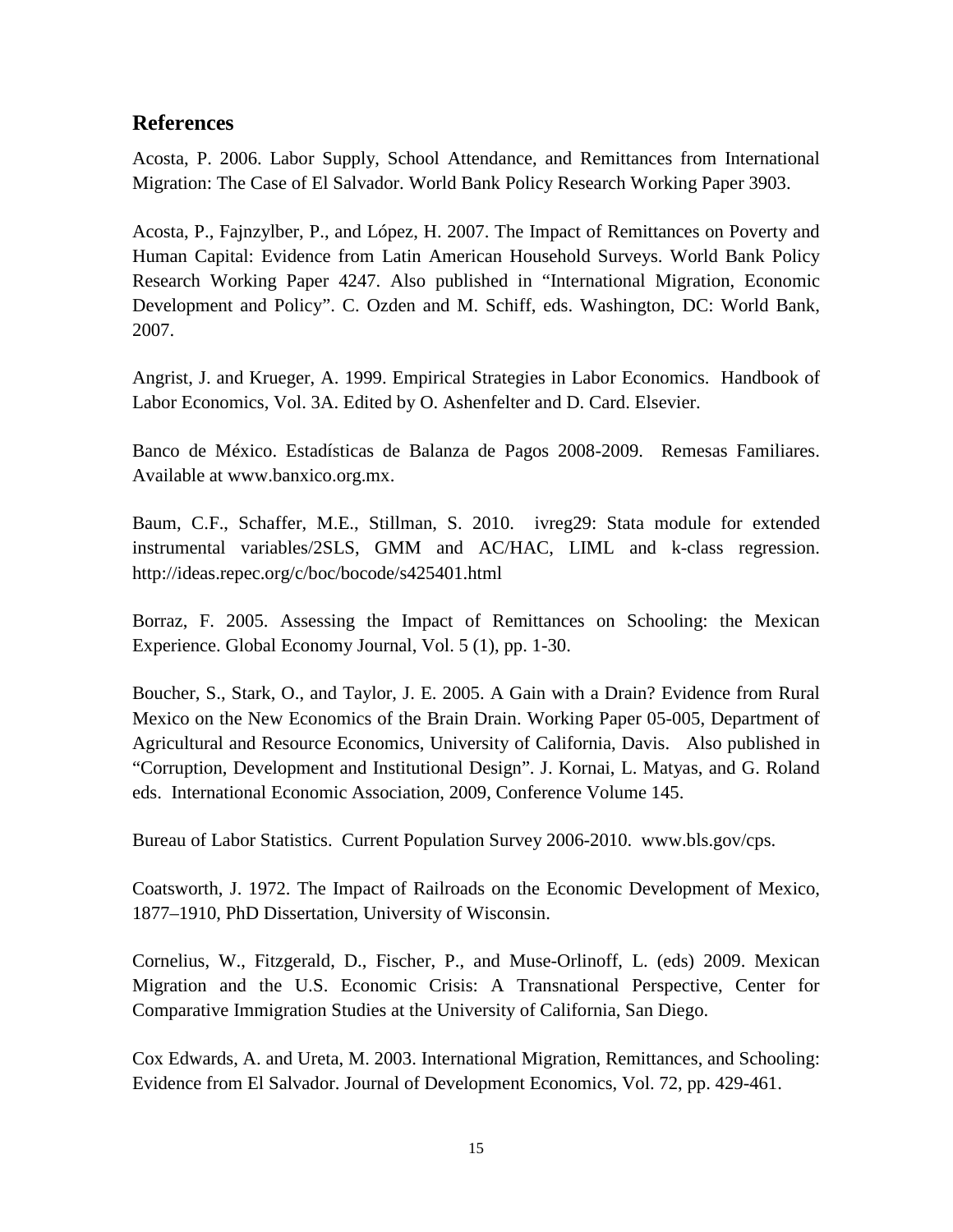Demirgüç -Kunt, A., López Córdova, E., Martinez Peria, M. S., and Woodruff, C. 2010. Remittances and Banking Sector Breadth and Depth: Evidence from Mexico. Journal of Development Economics. In Press, Corrected Proof. Available online 18 April 2010.

Durand, J. and Massey, D. 1992. Mexican Migration to the United States: A Critical Review. Latin American Research Review, Vol. 27, pp. 3-42.

Durand, J., Kandel, W., Parrado, E., and Massey, D. 1996. International Migration and Development in Mexican Communities. Demography, Vol. 33 (2), pp. 249-264.

Giuliano, P. and Ruiz-Arranz, M. 2009. Remittances, Financial Development, and Growth. Journal of Development Economics, Vol. 90, No. 1, pp. 144-152.

Hanson, G. and Woodruff, C. 2003. Emigration and Educational Attainment in Mexico. Working Paper, preliminary.

Instituto Nacional de Estadística, Geografía e Informática. 2008. Encuesta Nacional de Ingresos y Gastos de los Hogares 2008. Database available at www.inegi.org.mx

Instituto Nacional de Estadística, Geografía e Informática. 2008-2009. Encuesta Nacional de Ocupación y Empleo: ENOE. Database available at www.inegi.org.mx

Kandel, W. and Kao, G. 2001. The Impact of Temporary Labor Migration on Mexican Children's Educational Aspirations and Performance International Migration Review, Vol. 35, No. 4, pp. 1205-1231.

López Córdova, J. E. 2005. Globalization, Migration, and Development: The Role of Mexican Migrant Remittances. Economía, Vol. 6, Number 1, Fall, pp. 217-256.

Mansuri, G. 2006. Migration, School Attainment, and Child Labor: Evidence from Rural Pakistan. World Bank Policy Research Working Paper 3945.

Martin, P. 1998. Factors that Influence Migration. Guest Workers: Past and Present. In "Migration between Mexico and the United States". Mexico-United States Binational Migration Study. Mexican Ministry of Foreign Affairs and U.S. Commission on Immigration Reform.

Massey, D., Durand, J., and Malone, N. 2002. Beyond Smoke and Mirrors: Mexican Immigration in an Era of Economic Integration. New York: Russell Sage.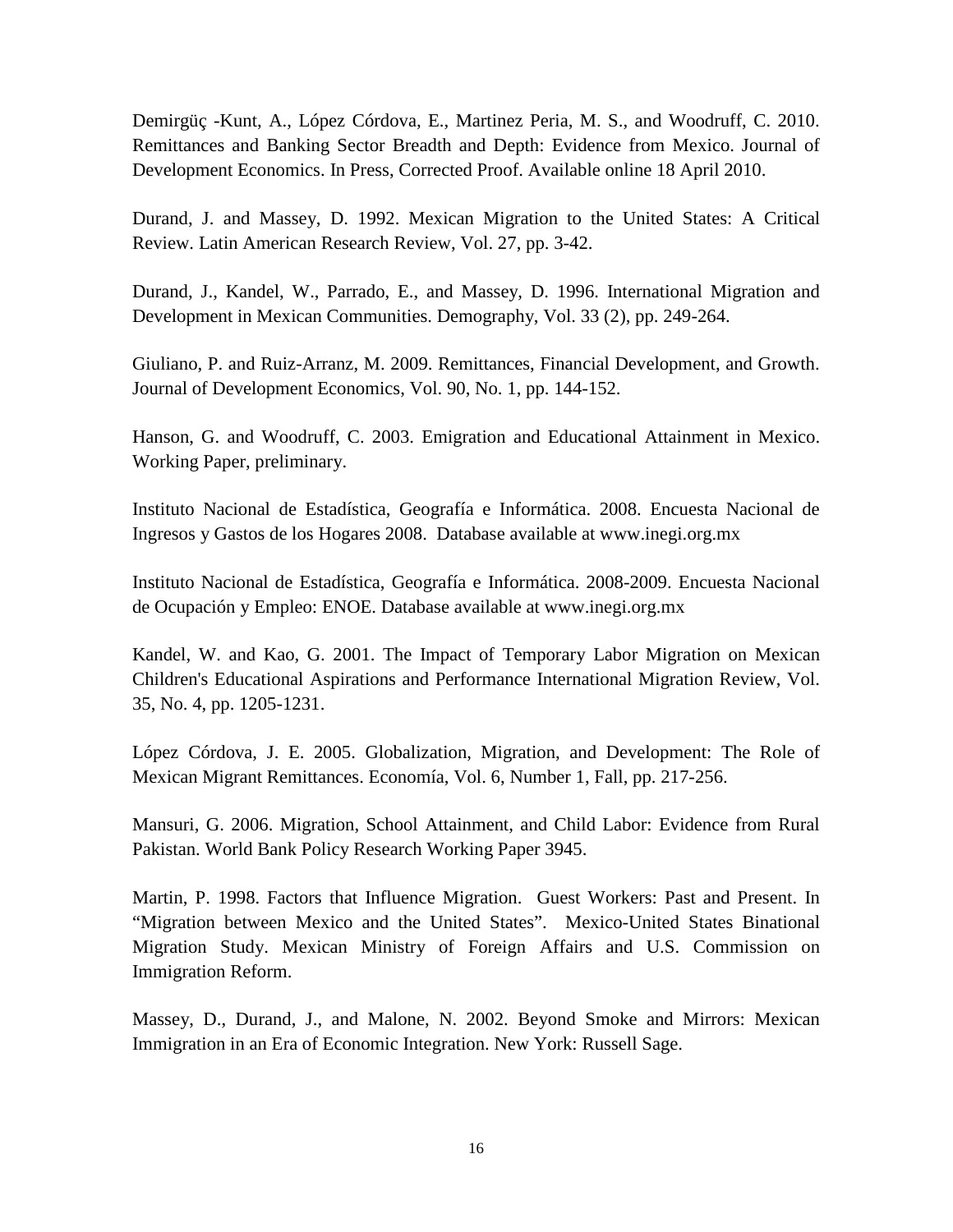McKenzie, D. and Rapoport, H. 2007. Network Effects and the Dynamics of Migration and Inequality: Theory and Evidence from Mexico. Journal of Development Economics, Vol. 84(1), pp. 1-24.

McKenzie, D. and Rapoport, H. 2010. Can Migration Reduce Educational Attainment? Evidence from Mexico. Journal of Population Economics, Online First™.

McKenzie, D. and Sasin, M., 2007. Migration, Remittances, Poverty, and Human Capital: Conceptual and Empirical Challenges. Policy Research Working Paper Series 4272, The World Bank.

Munshi, K. 2003.Networks in The Modern Economy: Mexican Migrants in the U.S. Labor Market. The Quarterly Journal of Economics, Vol. 118(2), pp. 549-599.

Passel, J. and Cohn, D. 2009. Mexican Immigrants: How Many Come? How Many Leave? Pew Hispanic Center, Report, July 22.

PNUD (Programa de las Naciones Unidas para el Desarrollo). 2009. Indicadores de Desarrollo Humano y Género en México 2000-2005. www.undp.org.mx.

Rubalcava, L. and Teruel, G. 2008. User's Guide for the Mexican Family Life Survey Second Wave.

Taylor, J. E. 1992. Remittances and Inequality Reconsidered: Direct, Indirect and Intertemporal Effects. Journal of Policy Modeling, Vol. 14 (2), pp. 187-208.

Taylor, J. E., Arango, J., Hugo, G., Kouaouci, A., Massey, D., and Pellegrino, A. 1996. International Migration and Community Development. Population Index, Vol. 62 (3), pp. 397-418.

Taylor, J. E. and Wyatt, T. J. 1996. The Shadow Value of Migrant Remittances, Income and Inequality in a Household-farm Economy. The Journal of Development Studies, Vol. 32 (6), pp. 899-912.

Wooldridge, J. 2001. Econometric Analysis of Cross Section and Panel Data, The MIT Press.

Woodruff, C. 2007. Mexican Microenterprise Investment and Employment. Integration & Trade Journal, No. 27, pp. 185–209.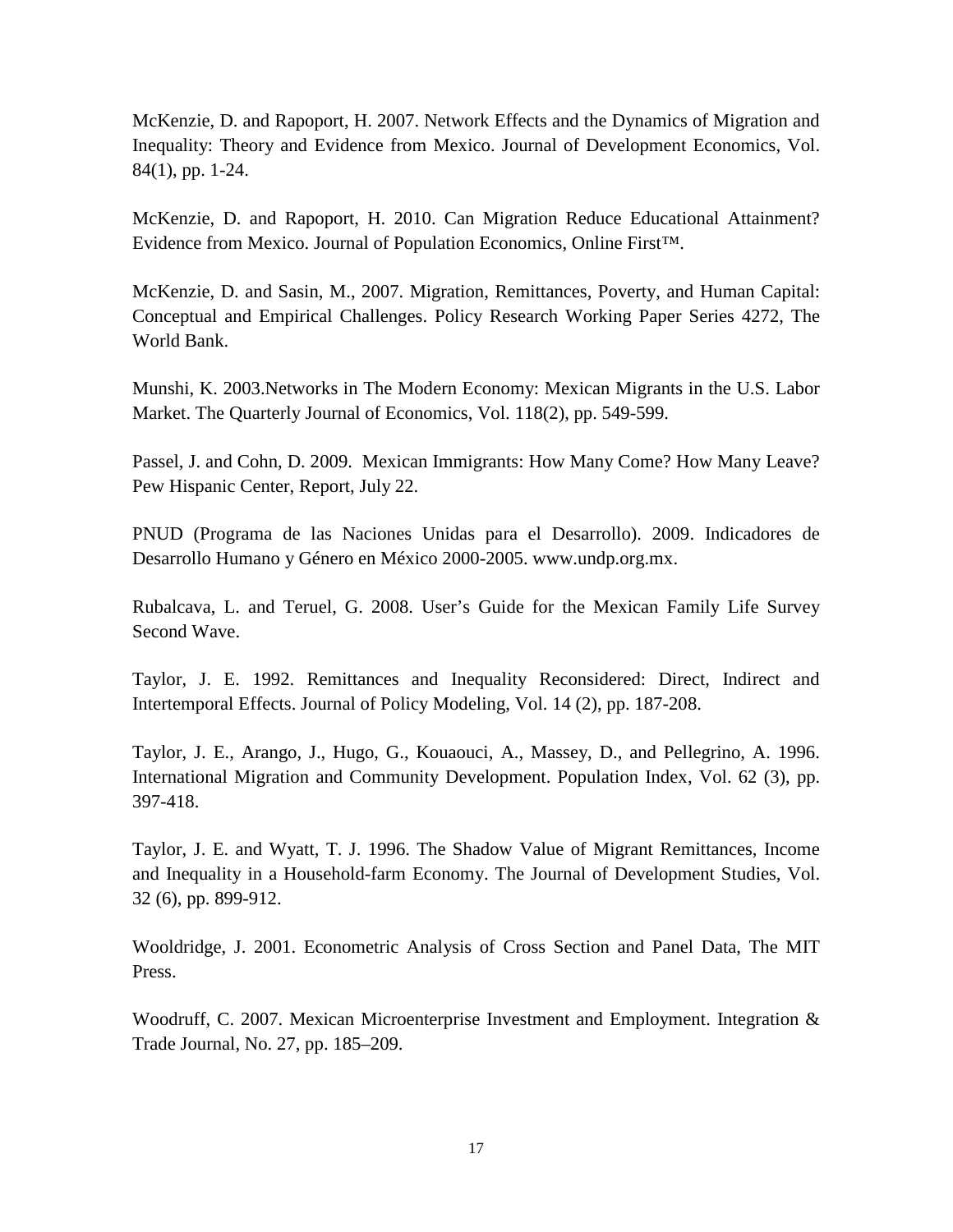Woodruff, C. and Zenteno, R. 2007. Migration Networks and Microenterprises in Mexico. Journal of Development Economics, Vol. 82, No. 2, pp. 509-528.

Yang, D. 2008. International Migration, Remittances and Household Investment: Evidence from Philippine Migrants' Exchange Rate Shocks. The Economic Journal, 118 , pp. 591– 630.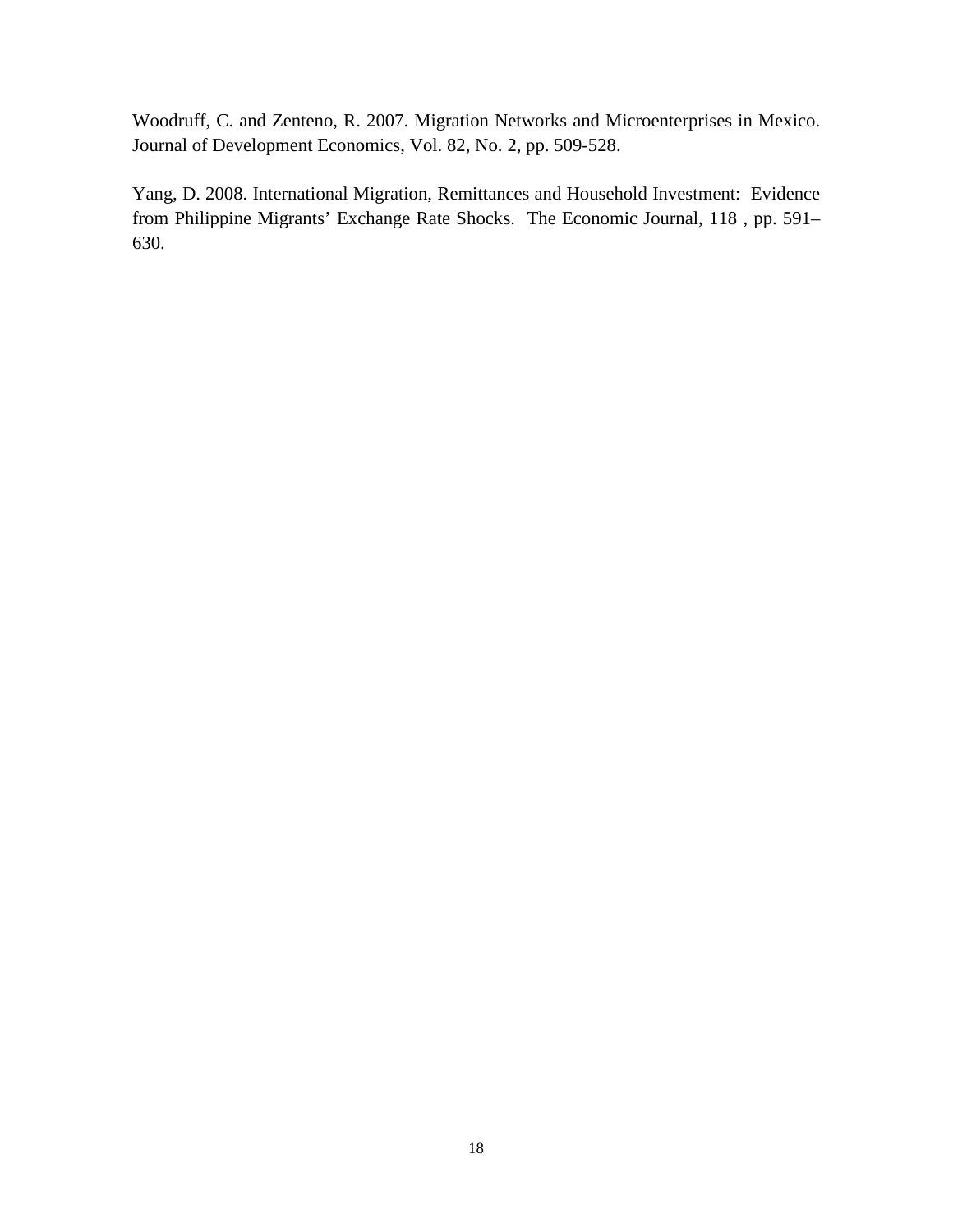|                                               |        | <b>OVERALL SAMPLE</b>               |                                        |       | <b>RURAL SAMPLE</b>                 |                      |
|-----------------------------------------------|--------|-------------------------------------|----------------------------------------|-------|-------------------------------------|----------------------|
|                                               | Non    | Remittance<br>Recipients Recipients | Difference                             | Non   | Remittance<br>Recipients Recipients | Difference           |
|                                               | (a)    | (b)                                 | $(a-b)$                                | (c)   | (d)                                 | $(c-d)$              |
| Child characteristics                         |        |                                     |                                        |       |                                     |                      |
| Works (%)                                     | 14.6   | 15.7                                | $-1.1$                                 | 20.1  | 17.0                                | 3.1                  |
| Attends school (%)                            | 87.7   | 82.2                                | ***<br>5.4                             | 83.2  | 78.0                                | $5.2$ ***            |
| Male $(\%)$                                   | 51.5   | 50.3                                | 1.2                                    | 52.4  | 49.9                                | 2.5                  |
| Age (years)                                   | 14.0   | 14.0                                | 0.0                                    | 13.9  | 14.0                                | $-0.1$               |
| Household characteristics                     |        |                                     |                                        |       |                                     |                      |
| Number of household members                   | 5.3    | 5.2                                 | $0.1$ $^{\ast}$                        | 5.8   | 5.4                                 | $0.4$ ***            |
| Number of household members under 18          | 2.8    | 3.0                                 | $-0.2$ ***                             | 3.3   | 3.2                                 | 0.0                  |
| Number of household members under 5           | 5.1    | 5.0                                 | 0.1                                    | 5.5   | 5.1                                 | $***$<br>$0.4\,$     |
| Female household head (%)                     | 18.3   | 55.2                                | $-36.8$ ***                            | 13.9  | 51.7                                | -37.8 ***            |
| Schooling of household head (years)           | 7.5    | 3.8                                 | $3.8***$                               | 5.4   | 2.6                                 | $2.8***$             |
| Age of household head (years)                 | 45.1   | 47.1                                | $-1.9$ ***                             | 45.2  | 47.2                                | $-2.1$ ***           |
| Married household head (%)                    | 83.8   | 78.0                                | $5.8$ ***                              | 88.1  | 82.2                                | $5.9***$             |
| Total household labor income                  |        |                                     |                                        |       |                                     |                      |
| $(000$ pesos)                                 | 7.5    | 4.0                                 | $3.5***$                               | 5.0   | 2.3                                 | $2.7***$             |
| Per capita household labor income             |        |                                     |                                        |       |                                     |                      |
| $(000$ pesos)                                 | 1.5    | 0.8                                 | $0.8$ ***                              | 0.9   | 0.4                                 | $0.5***$             |
| Adjusted total household labor income         |        |                                     |                                        |       |                                     |                      |
| $(000 \text{ pessoas})$ <sup>a</sup>          | 7.4    | 3.8                                 | $3.5***$                               | 4.8   | 2.2                                 | $2.7***$             |
| Characteristics of municipality or locality   |        |                                     |                                        |       |                                     |                      |
| Locality under 2,500 inhabs. (%)              | 20.0   | 41.2                                | ***<br>$-21.2$                         | 59.9  | 71.9                                | $-11.9$ ***          |
| Rural (under 15,000) (%)                      | 33.3   | 57.3                                | $-24.0$ ***                            | 100.0 | 100.0                               | 0.0                  |
| Distance to border 1920 ('00 km) <sup>b</sup> | 12.6   | 11.9                                | 0.7                                    | 14.7  | 13.4                                | $1.3$ **             |
| Health index <sup>c</sup>                     | 0.90   | 0.87                                | $0.03$ $\hspace{0.1cm}^{\ast\ast\ast}$ | 0.84  | 0.84                                | 0.01                 |
| Education index <sup>c</sup>                  | 0.84   | 0.81                                | $0.03$ ***                             | 0.80  | 0.78                                | $***$<br>0.01        |
| Income index <sup>c</sup>                     | 0.77   | 0.73                                | $***$<br>0.03                          | 0.70  | 0.69                                | $0.01$ $^{\ast\ast}$ |
| Per capita annual income (ppp dollars)        | 10,916 | 9,077                               | $1,839$ ***                            | 7,275 | 6,713                               | 562 ***              |
| Observations                                  | 13,950 | 658                                 |                                        | 4,651 | 377                                 |                      |

## **Table 1 Characteristics of children aged 12 to 16 and of their households in 2008-II by remittance status of the household**

Sample: Children 12 to 16 years of age in the 2008-II wave of ENOE. Non-recipients includes households that did not receive remittances in 2008-II nor in 2009-I. Rural households are located in villages with a population smaller than 15,000.  $a$  Excludes the child's labor income if she works.

<sup>b</sup> Minimum distance between five times the distance from the municipality to the rail network as it existed in 1920 plus the distance from that point to the

border with the U.S. and the direct distance from the municipality to the border.<br><sup>c</sup> Indexes used to compute the UNDP Human Development Index.

\*\*\* p<0.01, \*\* p<0.05, \* p<0.1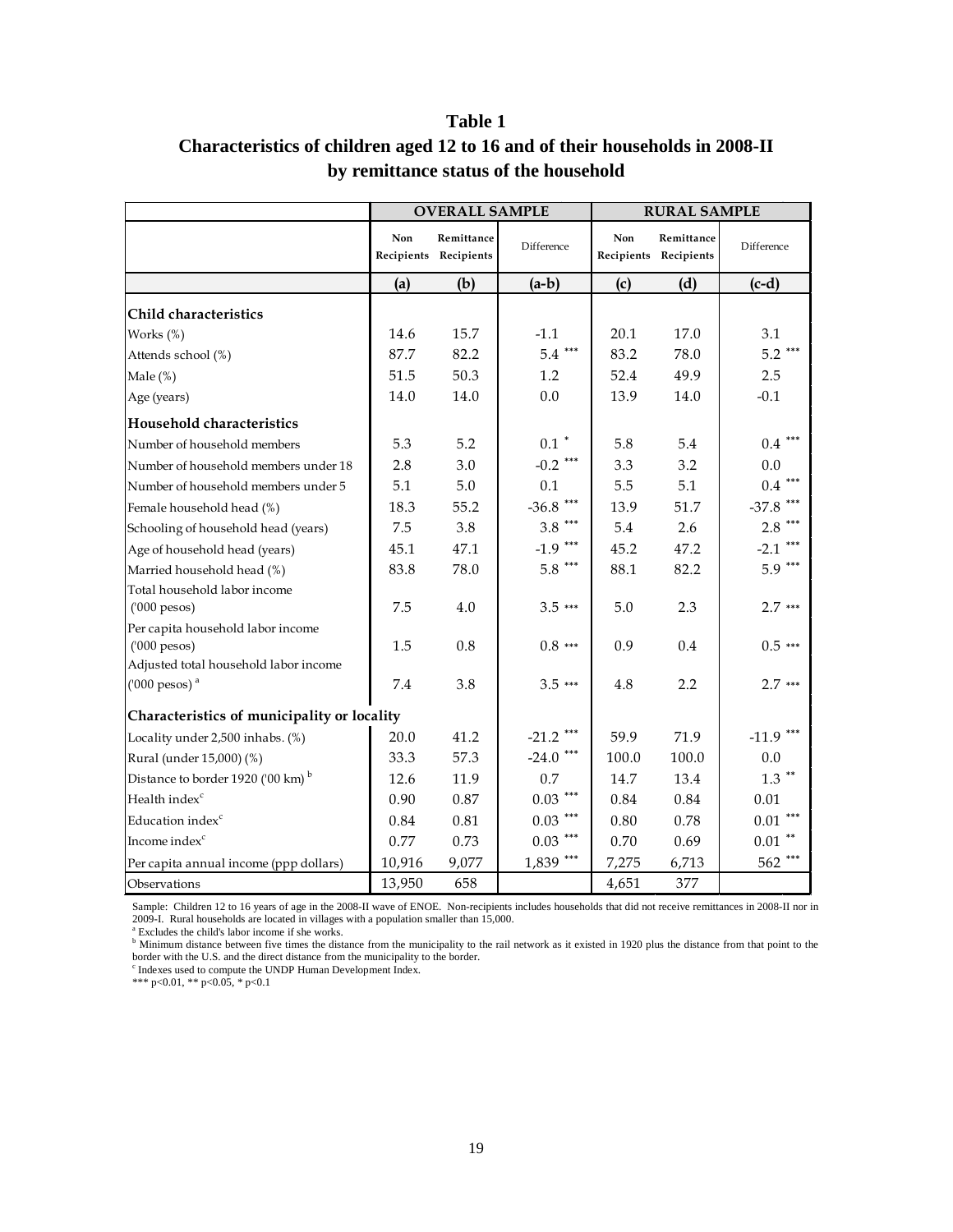### **Simple Differences-in-differences estimations**

|                      | Outcome variable: child labor |                |                                   |                      | Outcome variable: school attendance |                |                                      |
|----------------------|-------------------------------|----------------|-----------------------------------|----------------------|-------------------------------------|----------------|--------------------------------------|
|                      | 2008-II                       | 2009-I         | Dif                               |                      | 2008-II                             | $2009-I$       | Dif                                  |
| Control<br>Treatment | 0.146<br>0.157                | 0.162<br>0.191 | $0.016***$<br>(0.004)<br>$0.035*$ | Control<br>Treatment | 0.877<br>0.822                      | 0.839<br>0.771 | $-0.037***$<br>(0.004)<br>$-0.052**$ |
|                      |                               |                | (0.021)                           |                      |                                     |                | (0.022)                              |
| Dif                  | 0.0106                        | $0.029**$      | 0.019<br>(0.020)                  | Dif                  | $-0.054***$                         | $-0.069***$    | $-0.014$<br>(0.020)                  |

Note: The treatment group is composed of children aged 12 to 16 in 2008-II that belong to households that declared receiving remittances in 2008-II. The control group is composed of children aged 12 to 16 in 2008-II in households that did not receive remittances in 2008-II nor in 2009-I. Number of children: 658 for the treatment group and 13,950 for the control group. Standard errors in parentheses.

\*\*\* p<0.01, \*\* p<0.05, \* p<0.1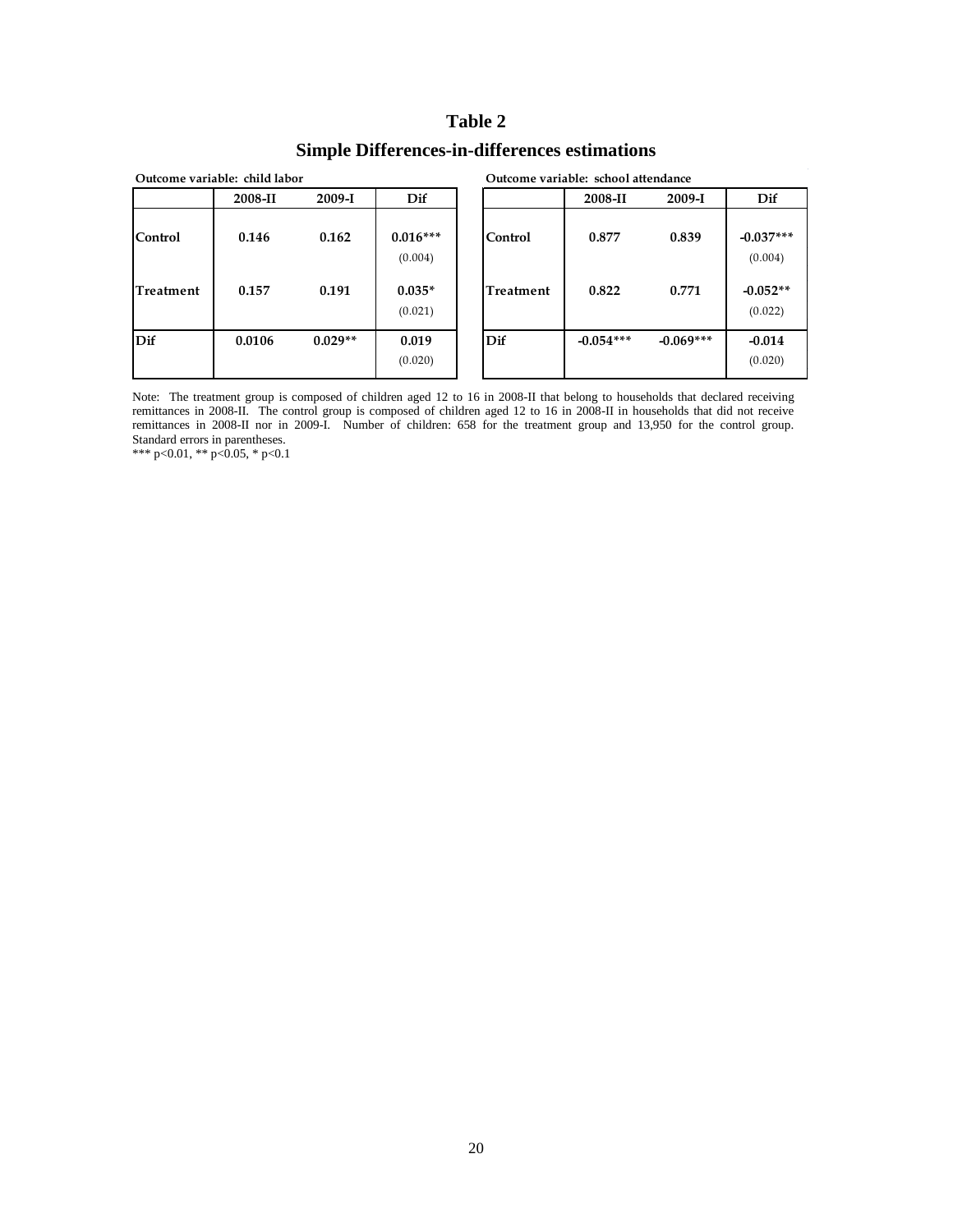|                                   | Dep. Var.: Child Labor |             |             | Dep. Var.: School attendance |             |             |
|-----------------------------------|------------------------|-------------|-------------|------------------------------|-------------|-------------|
|                                   | (1)                    | (2)         | (3)         | (4)                          | (5)         | (6)         |
| Crisis                            | $0.016***$             | $0.018***$  | $0.018***$  | $-0.037***$                  | $-0.039***$ | $-0.039***$ |
|                                   | (0.004)                | (0.004)     | (0.004)     | (0.002)                      | (0.003)     | (0.003)     |
| Remit                             | 0.0106                 | $-0.023$    | $-0.024$    | $-0.0544***$                 | $-0.001$    | $-0.002$    |
|                                   | (0.015)                | (0.015)     | (0.015)     | (0.016)                      | (0.016)     | (0.016)     |
| Remit Crisis                      | 0.019                  | 0.02        | 0.02        | $-0.014$                     | $-0.013$    | $-0.013$    |
|                                   | (0.017)                | (0.017)     | (0.017)     | (0.013)                      | (0.013)     | (0.013)     |
| Male                              |                        | $0.126***$  | $0.126***$  |                              | $-0.029***$ | $-0.029***$ |
|                                   |                        | (0.005)     | (0.005)     |                              | (0.005)     | (0.005)     |
| Age                               |                        | $0.056***$  | $0.056***$  |                              | $-0.069***$ | $-0.069***$ |
|                                   |                        | (0.002)     | (0.002)     |                              | (0.002)     | (0.002)     |
| Locality with under 2,500 inhabs. |                        | $0.057***$  | $0.055***$  |                              | $-0.042***$ | $-0.043***$ |
|                                   |                        | (0.007)     | (0.007)     |                              | (0.008)     | (0.008)     |
| Number of household members       |                        | $-0.011**$  | $-0.01**$   |                              | $-0.009*$   | $-0.009$    |
|                                   |                        | (0.005)     | (0.005)     |                              | (0.005)     | (0.005)     |
| Number of members under 18        |                        | $0.024***$  | $0.023***$  |                              | $-0.016***$ | $-0.016***$ |
|                                   |                        | (0.004)     | (0.004)     |                              | (0.004)     | (0.004)     |
| Number of members under 5         |                        | 0.004       | 0.004       |                              | 0.002       | 0.003       |
|                                   |                        | (0.004)     | (0.004)     |                              | (0.005)     | (0.005)     |
| Female household head             |                        | $-0.029***$ | $-0.029***$ |                              | $0.024**$   | $0.024**$   |
|                                   |                        | (0.010)     | (0.010)     |                              | (0.011)     | (0.011)     |
| Schooling of household head       |                        | $-0.008***$ | $-0.007***$ |                              | $0.014***$  | $0.014***$  |
|                                   |                        | (0.001)     | (0.001)     |                              | (0.001)     | (0.001)     |
| Age of household head             |                        | $-0.001***$ | $-0.001***$ |                              | $0.002***$  | $0.002***$  |
|                                   |                        | (0.000)     | (0.000)     |                              | (0.000)     | (0.000)     |
| Married household head            |                        | $-0.019*$   | $-0.018*$   |                              | $0.047***$  | $0.047***$  |
|                                   |                        | (0.011)     | (0.011)     |                              | (0.012)     | (0.012)     |
| Adjusted household labor income   |                        |             | $-0.0006*$  |                              |             | $-0.0003$   |
|                                   |                        |             | (0.000)     |                              |             | (0.000)     |
| Constant                          | $0.146***$             | $-0.619***$ | $-0.62***$  | $0.877***$                   | 1.718***    | 1.717***    |
|                                   | (0.003)                | (0.030)     | (0.030)     | (0.003)                      | (0.033)     | (0.033)     |
| Observations                      | 29,216                 | 29,216      | 29,216      | 29,216                       | 29,216      | 29,216      |
| R-squared                         | 0.001                  | 0.102       | 0.102       | 0.004                        | 0.141       | 0.141       |

**DiD results for child labor and school attendance**

Sample: Children aged 12 to 16 in 2008-II. The Table presents the Linear Probability estimation of Equation (1). *Remit* is a dummy equal to one if the child belongs to a household that in 2008-II declared receiving remittances (treatment group), and it is equal to zero if the child belongs to a household that did not receive remittances in 2008-II nor in 2009-I (control group). *Crisis* is a dummy variable that takes the value of one for 2009-I and zero for 2008-II. The coefficient on interaction term *Remit ·Crisis* is the DiD estimate of the impact on the outcome variables (child labor and school attendance) of the negative shock on remittances due to the 2008 economic crisis. Robust standard errors in parentheses.

\*\*\* p<0.01, \*\* p<0.05, \* p<0.1.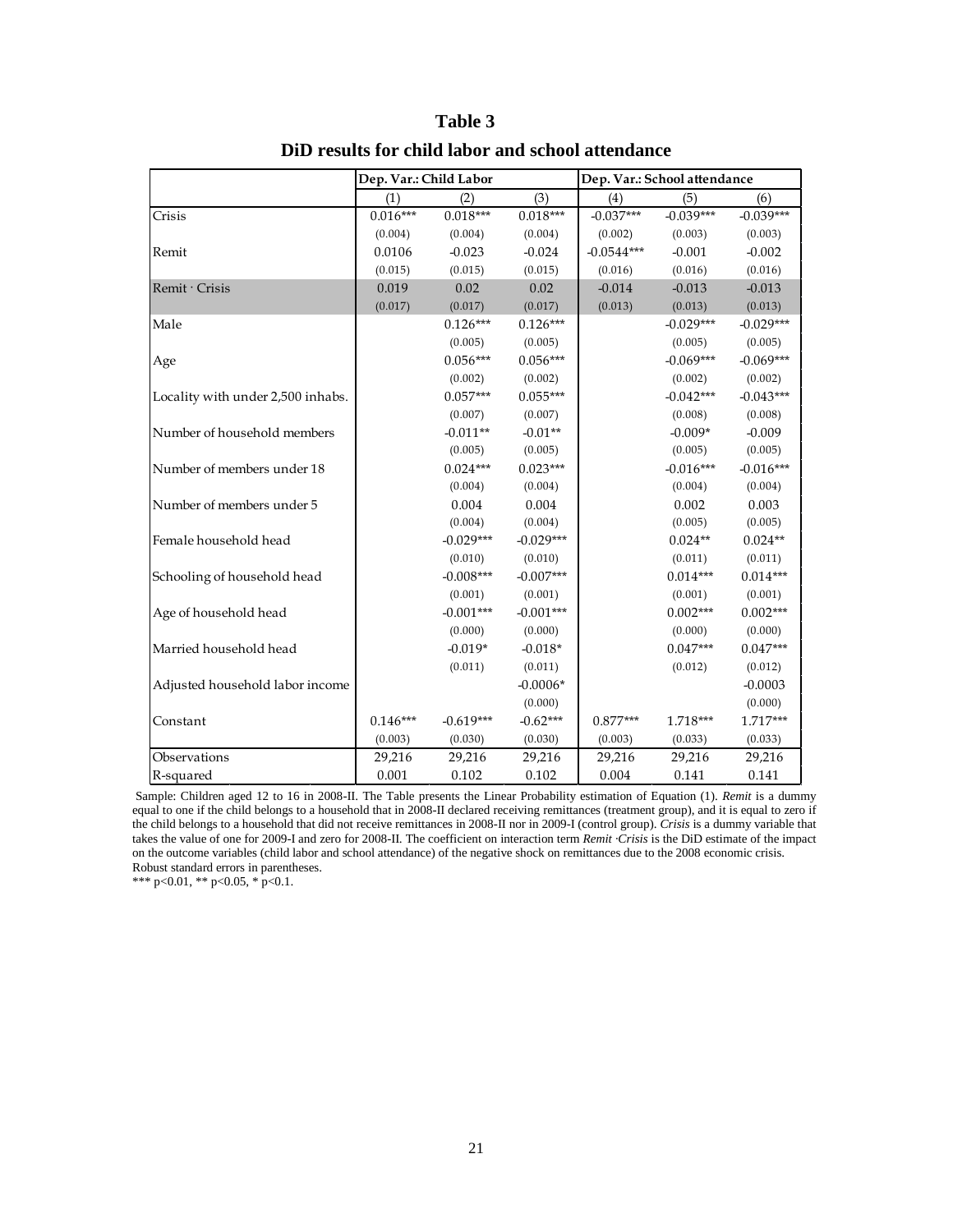|                                                                                                                                                                                                                                                                                                                                                                                                                                   |                       |                        |                         |                       |                             | First stage estimations |                        |                       |                         |                                    |                        |                         |
|-----------------------------------------------------------------------------------------------------------------------------------------------------------------------------------------------------------------------------------------------------------------------------------------------------------------------------------------------------------------------------------------------------------------------------------|-----------------------|------------------------|-------------------------|-----------------------|-----------------------------|-------------------------|------------------------|-----------------------|-------------------------|------------------------------------|------------------------|-------------------------|
|                                                                                                                                                                                                                                                                                                                                                                                                                                   | Probit                |                        |                         |                       | <b>First stage of Remit</b> |                         |                        |                       |                         | <b>First stage of Remit Crisis</b> |                        |                         |
|                                                                                                                                                                                                                                                                                                                                                                                                                                   | : Remit<br>Dep. var.  |                        |                         |                       | Dep. var.: Remit            |                         |                        |                       | Dep. var.: Remit Crisis |                                    |                        |                         |
|                                                                                                                                                                                                                                                                                                                                                                                                                                   | $\ominus$             | $\widehat{\odot}$      | $\odot$                 | $\bigoplus$           | $\ominus$                   | $\odot$                 | $\odot$                | $\bigoplus$           | Ξ                       | $\widehat{\circ}$                  | $\odot$                | $\bigoplus$             |
| Distance                                                                                                                                                                                                                                                                                                                                                                                                                          | $-0.006**$<br>(0.001) | $-0.007***$<br>(0.001) | $-0.0095***$<br>(0.002) | -0.0098***<br>(0.002) |                             |                         |                        |                       |                         |                                    |                        |                         |
| Remit-hat                                                                                                                                                                                                                                                                                                                                                                                                                         |                       |                        |                         |                       | 1.392***<br>(0.134)         | 1.494 ***<br>(0.132)    | $1.336***$<br>(0.126)  | 1.419***<br>(0.125)   | $0.137***$<br>(0.045)   | $0.177***$<br>(0.043)              | $0.116***$<br>(0.041)  | $0.148***$<br>(0.040)   |
| Remit-hat -Crisis                                                                                                                                                                                                                                                                                                                                                                                                                 |                       |                        |                         |                       | $-0.0051$                   | $-0.0057$               | $-0.0052$              | $-0.0055$             | $1.1***$                | 1.125***                           | $1.089***$             | $1.11***$               |
|                                                                                                                                                                                                                                                                                                                                                                                                                                   |                       |                        |                         |                       | (0.008)                     | (0.006)                 | (0.007)                | (0.006)               | (0.069)                 | (0.069)                            | (0.068)                | (0.068)                 |
| Crisis                                                                                                                                                                                                                                                                                                                                                                                                                            |                       |                        |                         |                       | 0.0006<br>(0.000)           | 0.0005<br>(0.000)       | 0.0005<br>(0.000)      | 0.0004<br>(0.000)     | $-0.0042$<br>(0.003)    | $0.0054**$<br>(0.003)              | $-0.0038$<br>(0.003)   | 0.0047*<br>(0.003)      |
| $_{\rm Male}$                                                                                                                                                                                                                                                                                                                                                                                                                     | $-0.04$               | $-0.04$                | $-0.04$                 | $-0.04$               | 0.0001                      | $-0.0001$               | $-0.0001$              | $-0.0003$             | 0.0001                  | $-0.00003$                         | 0.00001                | $-0.0001$               |
| Age                                                                                                                                                                                                                                                                                                                                                                                                                               | (0.028)<br>0.0042     | (0.029)<br>0.004       | 0.0035<br>(0.029)       | 0.0033<br>(0.029)     | (0.003)<br>0.0001           | 0.0002<br>(0.003)       | 0.0001<br>(0.003)      | 0.0002<br>(0.003)     | 0.0001<br>(0.002)       | (0.002)<br>0.0001                  | 0.0001<br>(0.002)      | 0.0001<br>(0.002)       |
| Locality with under 2,500 inhabs.                                                                                                                                                                                                                                                                                                                                                                                                 | (0.010)<br>$0.44***$  | $0.4***$<br>(0.010)    | $0.35***$<br>(0.010)    | $0.33***$<br>(0.010)  | $0.0155***$<br>(0.001)      | $0.0194***$<br>(0.001)  | $-0.0103$<br>(0.001)   | $-0.0131$<br>(0.001)  | $-0.0072*$<br>(0.001)   | $0.0094**$<br>(0.001)              | $-0.0048$<br>(0.001)   | $-0.0064$<br>(0.001)    |
|                                                                                                                                                                                                                                                                                                                                                                                                                                   | (0.032)               | (0.033)                | (0.038)                 | (0.038)               | (0.007)                     | (0.007)                 | (0.008)                | (0.008)               | (0.004)                 | (0.004)                            | (0.004)                | (0.004)                 |
| Number of household members                                                                                                                                                                                                                                                                                                                                                                                                       | $-0.1***$<br>(0.025)  | $0.08***$<br>(0.025)   | $0.09***$<br>(0.025)    | $0.07***$<br>(0.025)  | 0.0029<br>(0.004)           | 0.0041<br>(0.004)       | 0.0019<br>(0.004)      | (0.004)<br>0.003      | $0.0049**$<br>(0.002)   | $0.0053**$<br>(0.002)              | $0.0043***$<br>(0.002) | $0.0047**$<br>(0.002)   |
| Number of members under 18                                                                                                                                                                                                                                                                                                                                                                                                        | $0.08***$             | $0.05***$              | $0.06***$               | $0.04***$             | $-0.0011$                   | $-0.0019$               | 0.00003                | $-0.0007$             | $-0.0014$               | $-0.0017$                          | 0.00076                | $-0.0011$               |
|                                                                                                                                                                                                                                                                                                                                                                                                                                   | (0.018)<br>0.03       | (0.019)                | (6.019)<br>$0.02\,$     | (0.019)               | (0.003)                     | $-0.0018$<br>(0.003)    | (0.003)                | $-0.0014$<br>(0.003)  | $0.0039***$<br>(0.002)  | $-0.0039***$<br>(0.002)            | $0.0036*$<br>(0.002)   | $-0.0036*$<br>(0.002)   |
| Number of members under 5                                                                                                                                                                                                                                                                                                                                                                                                         | (0.022)               | $0.03$<br>$(0.022)$    | (0.023)                 | (0.023)<br>0.03       | $-0.0014$ (0.003)           | (0.003)                 | $-0.0011$<br>$(0.003)$ | (0.003)               | (0.002)                 | (0.002)                            | (0.002)                | (0.002)                 |
| Female household head                                                                                                                                                                                                                                                                                                                                                                                                             | $1.18***$             | 1.19***                | $1.2***$                | $1.2***$              | $-0.06***$                  | $-0.08***$              | $-0.05***$             | $0.06***$             | $-0.03***$              | $-0.04***$                         | $-0.02**$              | $-0.03***$              |
| Schooling of household head                                                                                                                                                                                                                                                                                                                                                                                                       | (0.040)<br>$-0.04***$ | $-0.03***$<br>(0.040)  | $-0.04***$<br>(0.040)   | $-0.03***$<br>(0.041) | $0.001***$<br>(0.020)       | $0.001***$<br>(6.019)   | (0.019)<br>$0.001$     | $0.001***$<br>(0.018) | $0.001***$<br>(0.010)   | $0.001***$<br>(0.010)              | 0.0004<br>(0.009)      | $0.001***$<br>(0.009)   |
|                                                                                                                                                                                                                                                                                                                                                                                                                                   | (0.003)               | (0.004)                | (0.003)                 | (0.004)               | (0.001)                     | (0.001)                 | (0.001)                | (0.001)               | (0.000)                 | (0.000)                            | (0.000)                | (0.000)                 |
| Age of household head                                                                                                                                                                                                                                                                                                                                                                                                             | $0.01***$             | $0.01***$              | $0.01***$               | $0.01***$             | $0.0005*$                   | $0.0006**$              | $-0.0005$              | $-0.0006*$            | $0.0003*$               | $0.0003**$                         | $-0.0002$              | $-0.0003*$              |
| Married household head                                                                                                                                                                                                                                                                                                                                                                                                            | (0.001)<br>$0.79***$  | $0.8***$<br>(0.001)    | $0.79***$<br>(0.001)    | $0.8***$<br>(0.001)   | $-0.04**$<br>(0.000)        | $0.05***$<br>(0.000)    | $-0.03***$<br>(0.000)  | $0.04***$<br>(0.000)  | $-0.02**$<br>(0.000)    | $-0.02***$<br>(0.000)              | $-0.01*$<br>(0.000)    | $-0.02***$<br>(0.000)   |
|                                                                                                                                                                                                                                                                                                                                                                                                                                   | (0.046)               | $-0.02***$<br>(0.046)  | (0.046)                 | $-0.01***$<br>(0.046) | (0.016)                     | (0.016)<br>$-0.0001$    | (0.015)                | $-0.0002$<br>(0.015)  | (0.008)                 | $-0.0001$<br>(0.008)               | (0.008)                | $-0.0001$<br>(0.008)    |
| Adjusted household labor income                                                                                                                                                                                                                                                                                                                                                                                                   |                       | (0.003)                |                         | (0.003)               |                             | (0.000)                 |                        | (0.000)               |                         | (0.000)                            |                        | (0.000)                 |
| Health index                                                                                                                                                                                                                                                                                                                                                                                                                      |                       |                        | (0.408)<br>0.58         | (0.409)<br>0.5        |                             |                         | 0.0156<br>(0.075)      | $-0.0207$<br>(0.075)  |                         |                                    | 0.0067<br>(0.038)      | $-0.0098$<br>(0.038)    |
| Education index                                                                                                                                                                                                                                                                                                                                                                                                                   |                       |                        | $-1.86***$              | $-1.81***$            |                             |                         | 0.0923                 | 0.106                 |                         |                                    | 0.043                  | 0.0507                  |
|                                                                                                                                                                                                                                                                                                                                                                                                                                   |                       |                        | (0.386)                 | (0.387)               |                             |                         | (0.088)                | (0.088)               |                         |                                    | (0.044)                | (0.044)                 |
| Income index                                                                                                                                                                                                                                                                                                                                                                                                                      |                       |                        | $-0.46$<br>(0.324)      | $-0.29$<br>(0.327)    |                             |                         | $-0.0046$<br>(0.055)   | $-0.0012$<br>(0.055)  |                         |                                    | $-0.0024$<br>(0.027)   | $-0.0004$<br>(0.028)    |
| Constant                                                                                                                                                                                                                                                                                                                                                                                                                          | $-2.86***$<br>(0.178) | $-2.87***$<br>(0.178)  | $-1.43***$<br>(0.297)   | $-1.54***$<br>(0.299) | 0.0374<br>(0.026)           | $0.0484*$<br>(0.026)    | 0.0293<br>(0.051)      | $-0.0297$<br>(0.051)  | 0.0202<br>(0.013)       | $0.0266$ **<br>(0.013)             | $-0.0116$<br>(0.026)   | $-0.0117$<br>(0.026)    |
| Observations                                                                                                                                                                                                                                                                                                                                                                                                                      | 29,216                | 29,216                 | 29,216                  | 29,216                | 29,216                      | 29,216                  | 29,216                 | 29,216                | 29,216                  | 29,216                             | 29,216                 | 29,216                  |
| R-squared                                                                                                                                                                                                                                                                                                                                                                                                                         |                       |                        |                         |                       | 0.119                       | 0.125                   | 0.12                   | 0.125                 | 0.137                   | 0.143                              | 0.139                  | 0.143                   |
| F statistic                                                                                                                                                                                                                                                                                                                                                                                                                       |                       |                        |                         |                       | 56.86                       | 67.4                    | 58.93                  | 66.89                 | 135.9                   | 138.6                              | 140.4                  | 142.3                   |
|                                                                                                                                                                                                                                                                                                                                                                                                                                   |                       |                        |                         |                       |                             |                         |                        |                       | $\ominus$               | $\odot$                            | $\odot$                | $\widehat{\mathcal{F}}$ |
| Kleibergen-Paap F statistic for weak identification (tests both instruments simultaneously)                                                                                                                                                                                                                                                                                                                                       |                       |                        |                         |                       |                             |                         |                        |                       | 53.44                   | 63.75                              | 55.99                  | 64.09                   |
| Note: First stage results for the 2SLS estimation of Equation (1) where Remit is instrumented with Remit-hat Orisis with Remit-hat Crisis. Remit-hat is obtained from the probit estimation of Remit<br>on Distance and controls $X$ <i>Remit</i> is a dummy equal to one if the child belongs to a household that in 2008-II declared receiving remittances (treatment ground) and it is equal to zero if the child belongs to a |                       |                        |                         |                       |                             |                         |                        |                       |                         |                                    |                        |                         |

on *Distance a*nd controls X . *Remit* is a dummy equal to one if the child belongs to a household that in 2008-II declared receiving remittances (treatment group), and it is equal to zero if the child belongs to a<br>househo on Distance and controls X . Remit is a dummy equal to one if the child belongs to a household that in 2008-II declared receiving remittances (treatment group), and it is equal to zero if the child belongs to a household that did not receive remittances in 2008-II nor in 2009-I (control group). *Crisis* is a dummy variable that takes the value one for 2009-I and zero for 2008-II. The education, health, and income indexes correspond to the components of the UNDP Human Development Index. Robust standard errors in parentheses.

Robust standard errors in parentheses. \*\*\*  $p$ <0.01, \*\*  $p$ <0.05, \*  $p$ <0.1. \*\*\* p<0.01, \*\* p<0.05, \* p<0.1.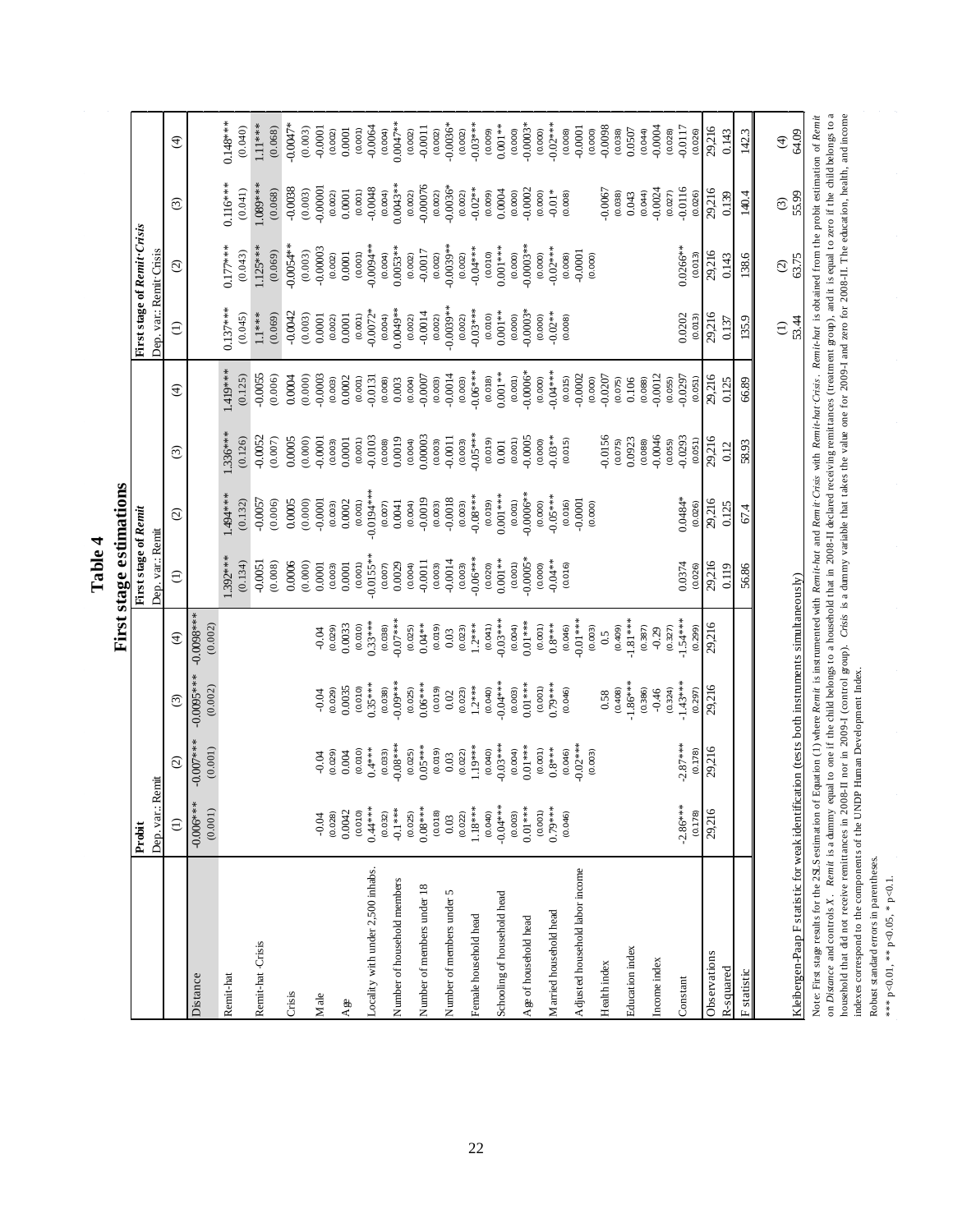|                                   | Dep. Var.: Child Labor |             |             |             |             | Dep. Var.: School attendance |             |             |
|-----------------------------------|------------------------|-------------|-------------|-------------|-------------|------------------------------|-------------|-------------|
|                                   | (1)                    | (2)         | (3)         | (4)         | (1)         | (2)                          | (3)         | (4)         |
| Crisis                            | $0.013***$             | $0.014***$  | $0.014***$  | $0.014***$  | $-0.033***$ | $-0.033***$                  | $-0.032***$ | $-0.033***$ |
|                                   | (0.004)                | (0.004)     | (0.004)     | (0.004)     | (0.003)     | (0.003)                      | (0.003)     | (0.003)     |
| Remit                             | $-0.344***$            | $-0.318***$ | $-0.373***$ | $-0.349***$ | 0.015       | 0.028                        | 0.008       | 0.016       |
|                                   | (0.069)                | (0.064)     | (0.071)     | (0.067)     | (0.074)     | (0.069)                      | (0.074)     | (0.070)     |
| <b>Remit Crisis</b>               | $0.114**$              | $0.111**$   | $0.0995**$  | $0.098**$   | $-0.154***$ | $-0.142***$                  | $-0.167***$ | $-0.156***$ |
|                                   | (0.051)                | (0.049)     | (0.050)     | (0.049)     | (0.044)     | (0.042)                      | (0.044)     | (0.042)     |
| Male                              | $0.125***$             | $0.125***$  | $0.125***$  | $0.125***$  | $-0.03***$  | $-0.03***$                   | $-0.029***$ | $-0.029***$ |
|                                   | (0.005)                | (0.005)     | (0.005)     | (0.005)     | (0.005)     | (0.005)                      | (0.005)     | (0.005)     |
| Age                               | $0.056***$             | $0.056***$  | $0.056***$  | $0.056***$  | $-0.069***$ | $-0.069***$                  | $-0.069***$ | $-0.069***$ |
|                                   | (0.002)                | (0.002)     | (0.002)     | (0.002)     | (0.002)     | (0.002)                      | (0.002)     | (0.002)     |
| Locality with under 2,500 inhabs. | $0.069***$             | $0.066***$  | $0.056***$  | $0.054***$  | $-0.04***$  | $-0.041***$                  | $-0.032***$ | $-0.033***$ |
|                                   | (0.008)                | (0.008)     | (0.009)     | (0.009)     | (0.009)     | (0.008)                      | (0.010)     | (0.010)     |
| Number of household members       | $-0.014***$            | $-0.013***$ | $-0.013***$ | $-0.012***$ | $-0.009*$   | $-0.008$                     | $-0.01*$    | $-0.009*$   |
|                                   | (0.005)                | (0.005)     | (0.005)     | (0.005)     | (0.005)     | (0.005)                      | (0.005)     | (0.005)     |
| Number of members under 18        | $0.027***$             | $0.026***$  | $0.025***$  | $0.024***$  | $-0.015***$ | $-0.016***$                  | $-0.014***$ | $-0.015***$ |
|                                   | (0.004)                | (0.004)     | (0.004)     | (0.004)     | (0.004)     | (0.004)                      | (0.004)     | (0.004)     |
| Number of members under 5         | 0.005                  | 0.005       | 0.004       | 0.004       | 0.002       | 0.002                        | 0.002       | 0.003       |
|                                   | (0.004)                | (0.004)     | (0.004)     | (0.004)     | (0.005)     | (0.005)                      | (0.005)     | (0.005)     |
| Female household head             | 0.019                  | 0.015       | $0.026*$    | 0.022       | $0.034**$   | $0.03**$                     | $0.036**$   | $0.033**$   |
|                                   | (0.015)                | (0.014)     | (0.015)     | (0.015)     | (0.016)     | (0.015)                      | (0.016)     | (0.015)     |
| Schooling of household head       | $-0.009***$            | $-0.008***$ | $-0.008***$ | $-0.008***$ | $0.014***$  | $0.014***$                   | $0.013***$  | $0.013***$  |
|                                   | (0.001)                | (0.001)     | (0.001)     | (0.001)     | (0.001)     | (0.001)                      | (0.001)     | (0.001)     |
| Age of household head             | $-0.001**$             | $-0.001**$  | $-0.001**$  | $-0.001**$  | $0.002***$  | $0.002***$                   | $0.002***$  | $0.002***$  |
|                                   | (0.000)                | (0.000)     | (0.000)     | (0.000)     | (0.000)     | (0.000)                      | (0.000)     | (0.000)     |
| Married household head            | 0.017                  | 0.014       | 0.02        | 0.017       | $0.054***$  | $0.052***$                   | $0.056***$  | $0.055***$  |
|                                   | (0.014)                | (0.013)     | (0.014)     | (0.014)     | (0.015)     | (0.015)                      | (0.015)     | (0.015)     |
| Adjusted household labor income   |                        | $-0.0007**$ |             | $-0.0005$   |             | $-0.0003$                    |             | $-0.0004$   |
|                                   |                        | (0.000)     |             | (0.000)     |             | (0.000)                      |             | (0.000)     |
| Health index                      |                        |             | $0.278***$  | $0.272***$  |             |                              | 0.038       | 0.0338      |
|                                   |                        |             | (0.096)     | (0.095)     |             |                              | (0.099)     | (0.099)     |
| Education index                   |                        |             | $-0.621***$ | $-0.616***$ |             |                              | $0.401***$  | $0.404***$  |
|                                   |                        |             | (0.095)     | (0.095)     |             |                              | (0.108)     | (0.108)     |
| Income index                      |                        |             | $-0.041$    | $-0.0319$   |             |                              | $-0.205***$ | $-0.197***$ |
|                                   |                        |             | (0.066)     | (0.066)     |             |                              | (0.069)     | (0.069)     |
| Constant                          | $-0.646***$            | $-0.645***$ | $-0.347***$ | $-0.352***$ | 1.709***    | 1.711***                     | $1.493***$  | 1.489***    |
|                                   | (0.031)                | (0.031)     | (0.061)     | (0.061)     | (0.034)     | (0.034)                      | (0.068)     | (0.068)     |
| Observations                      | 29,216                 | 29,216      | 29,216      | 29,216      | 29,216      | 29,216                       | 29,216      | 29,216      |

**Table 5 Instrumental variables estimation**

Note: Second stage instrumental variables estimations of Equation (1). First stage results presented in Table 4. The coefficients on the interaction term *Remit·Crisis* indicate the effect of the negative shock on remittances on the variables of interest (child labor and school attendance). *Remit* is a dummy equal to one if the child belongs to a household that in 2008-II declared receiving remittances (treatment group), and it is equal to zero if the child belongs to a household that did not receive remittances in 2008-II nor in 2009-I (control group). *Crisis* is a dummy variable that takes the value one for 2009-I and zero for 2008-II. The education, health, and income index correspond to the components of the UNDP Human Development Index. Robust standard errors in parentheses.

\*\*\* p<0.01, \*\* p<0.05, \* p<0.1.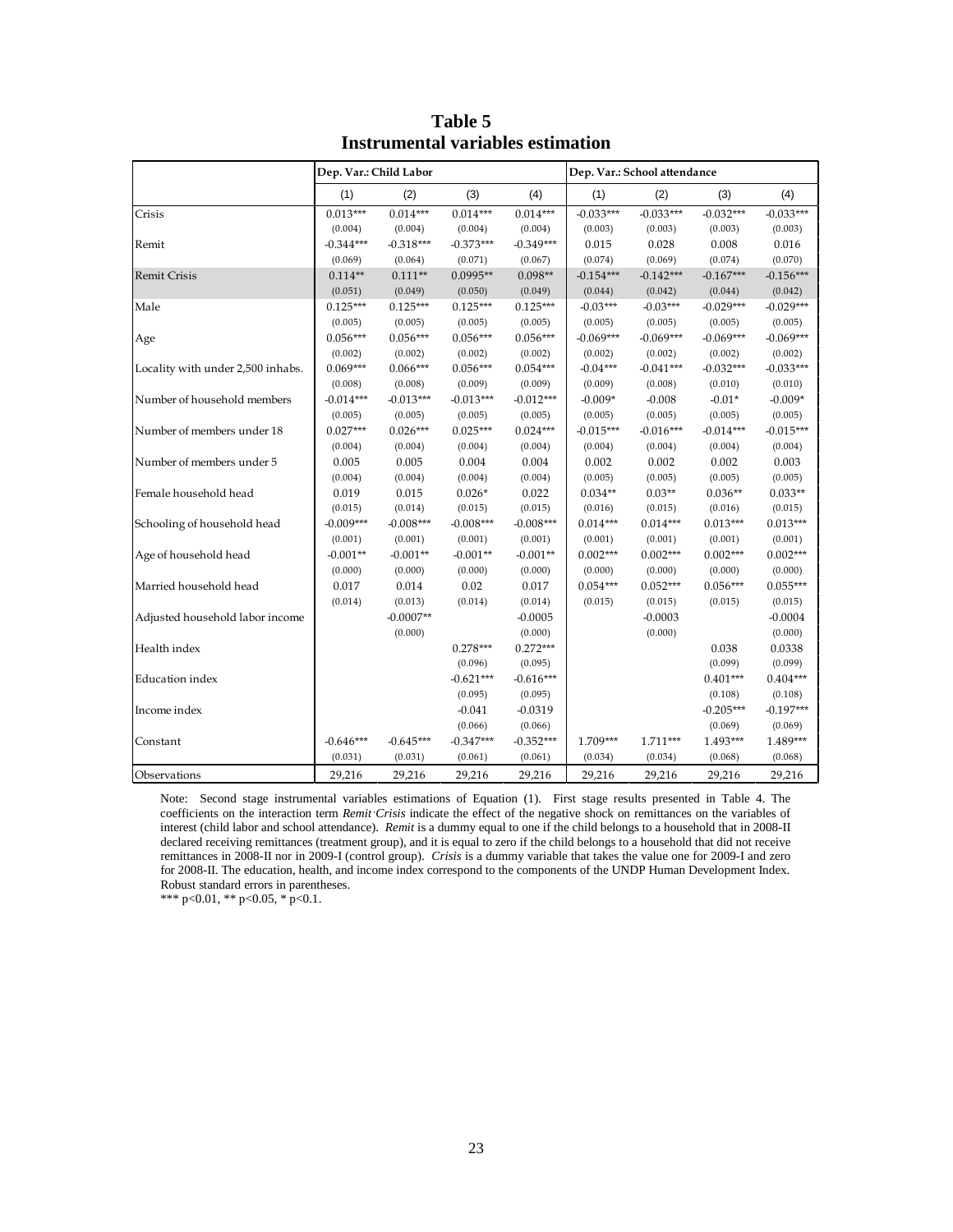#### **Instrumental variables estimation for rural and urban samples**

|                                                                               |                      |                      | <b>Child Labor</b>    |                      | <b>School Attendance</b> |                        |                        |                        | Obs.   |
|-------------------------------------------------------------------------------|----------------------|----------------------|-----------------------|----------------------|--------------------------|------------------------|------------------------|------------------------|--------|
|                                                                               | (1)                  | (2)                  | (3)                   | $\left( 4\right)$    | (5)                      | (6)                    | (7)                    | (8)                    |        |
| Full Sample                                                                   | $0.114**$<br>(0.051) | $0.111**$<br>(0.049) | $0.0995**$<br>(0.050) | $0.098**$<br>(0.049) | $-0.154***$<br>(0.044)   | $-0.142***$<br>(0.042) | $-0.167***$<br>(0.044) | $-0.156***$<br>(0.042) | 29,216 |
| Rural Sample                                                                  | $0.141**$<br>(0.061) | $0.122**$<br>(0.056) | $0.134**$<br>(0.060)  | $0.123**$<br>(0.056) | $-0.085*$<br>(0.051)     | $-0.069$<br>(0.049)    | $-0.096*$<br>(0.051)   | $-0.079$<br>(0.049)    | 10,056 |
| Urban Sample                                                                  | $-0.008$<br>(0.101)  | $-0.009$<br>(0.100)  | $-0.018$<br>(0.096)   | $-0.021$<br>(0.096)  | $-0.124$<br>(0.083)      | $-0.114$<br>(0.081)    | $-0.124$<br>(0.078)    | $-0.115$<br>(0.076)    | 19,160 |
| Additional controls<br>Adjusted household labor income<br>Development indexes | No<br>No             | Yes<br>No            | No<br>Yes             | Yes<br>Yes           | No<br>No                 | Yes<br>No              | No<br>Yes              | Yes<br>Yes             |        |

#### **Coefficients on the interaction term** *Remit·Crisis*

Note: Second stage instrumental variables estimations of Equation (1). First stage results reported in footnote 16. The coefficients reported correspond to those on the interaction term *Remit·Crisis* and indicate the effect of the negative shock on remittances on the variables of interest (child labor and school attendance). *Remit* is a dummy equal to one if the child belongs to a household that in 2008-II declared receiving remittances (treatment group), and it is equal to zero if the child belongs to a household that did not receive remittances in 2008-II nor in 2009-I (control group). *Crisis* is a dummy variable that takes the value one for 2009-I and zero for 2008-II. The control variables included in all estimations are: Gender and age of the child, a dummy for villages with population under 2,500 persons, the number of household members, the number of household members under 18 years of age and under 5 years of age, and several characteristics of the household head (gender, years of schooling, age, and a dummy to identify whether he/she is married). Additionally, estimations 2, 4, 6, and 8 include household labor income excluding that of the child if she works. Development indexes indicates whether the education, health, and income indexes to construct the UNDP human development index have been included as controls or not. The rural sample is composed of children living in localities with a population of under 15,000 persons, while the urban sample considers children in localities above such threshold.

Robust standard errors in parentheses.

\*\*\*  $p<0.01$ , \*\*  $p<0.05$ , \*  $p<0.1$ .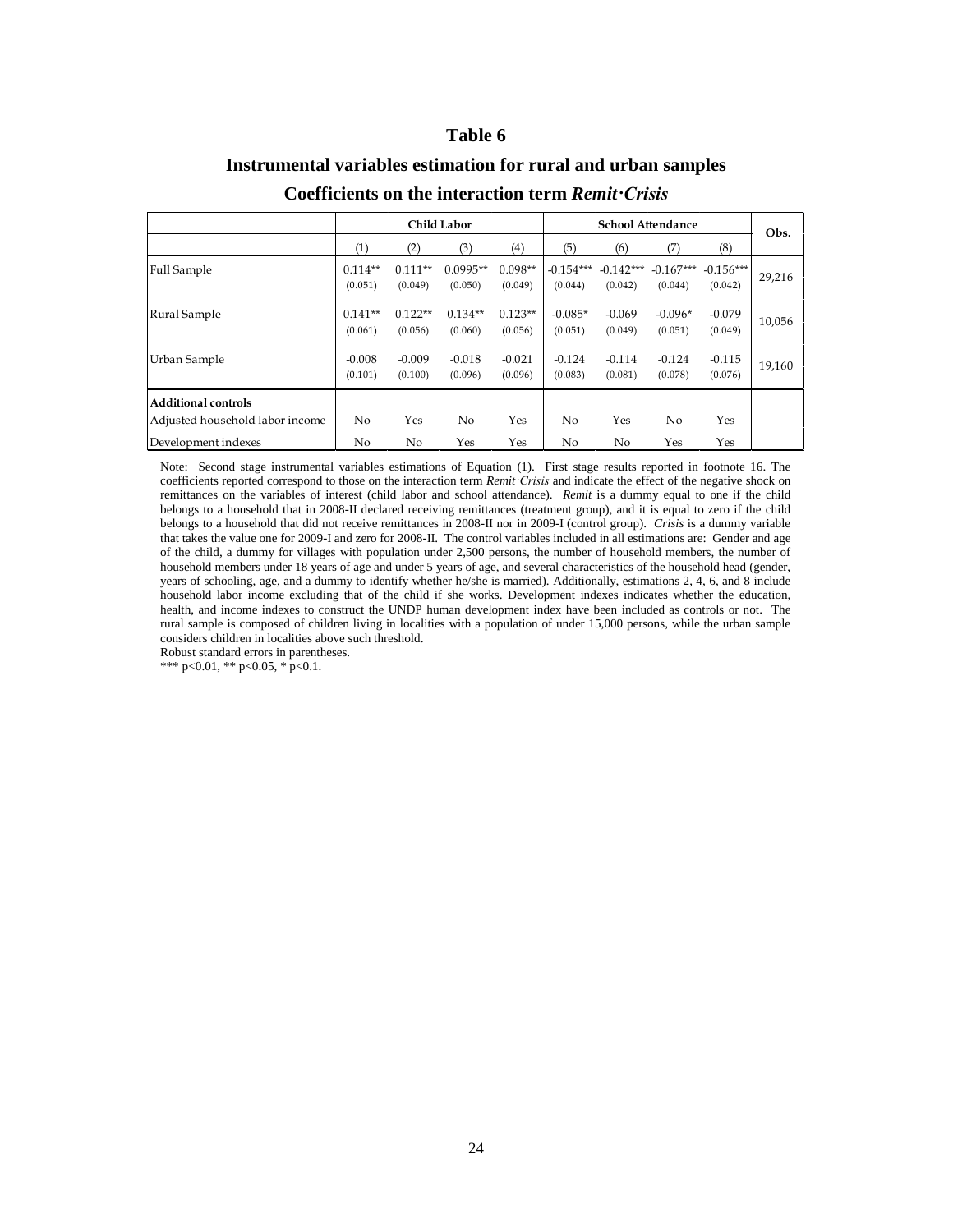#### **Figure 1**

**Unemployment Rates in the U.S.: Total Labor Force and Mexican Immigrants (Seasonally Adjusted)**



Source: Bureau of Labor Statistics. The shaded areas correspond to the second quarter of 2008 and to the first of 2009, which are the periods we use for the differences-in-differences approach we conduct in the paper.